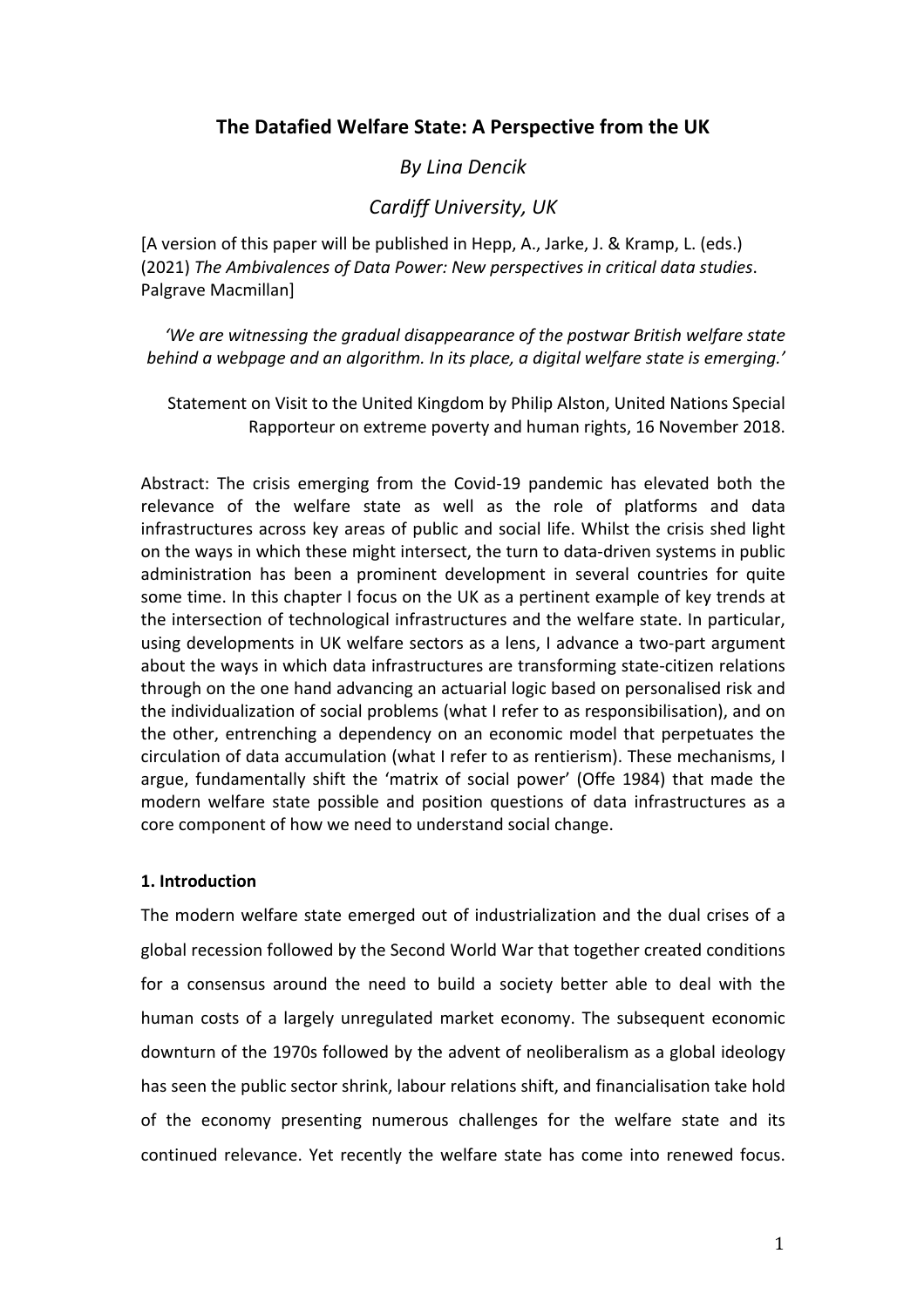The crisis of the Covid-19 pandemic has swiftly changed the terms of economy and state. For some, we are seeing a return of the Leviathan state, a social contract with an absolute sovereign in which the state provides the ultimate insurance against an intolerable condition (Mishra 2020) and others see it as providing a renewed impetus for demands of universal healthcare, stable employment and a basic income (Standing 2020). Certainly, initial responses to the pandemic and on-going lockdowns across the world have converged around unprecedented state interventions in the economy and a prominent rhetoric of economic planning and social security.

However, as Magalhães and Couldry (2020) note, any renewal of social welfare will be very different to how we knew it before. It will be so, in part, because the coronavirus crisis has elevated not only the role of the state, but importantly, that of Big Tech. They write, a renewal of social welfare 'will be strongly driven by private corporations, and it will use their tools and platforms – whose ultimate goal is generating profit. Crucially, it will be based on opaque and intrusive forms of *datafication*.' (para 1, italics in original) The trend to turn more and more of social life into data points that can be collected and analysed is rapidly transforming the ways in which the provision of public services is organized with significant implications for how we might think of the welfare state. Whilst the emphasis on data infrastructures in the context of Covid-19 has made this more explicit in several different ways, the conditions for these developments were already well underway. As noted by the UN Special Rapporteur on extreme poverty and human rights, Philip Alston, the 'digital welfare state' is already a reality or is emerging in many countries across the globe. In these states, 'systems of social protection and assistance are increasingly driven by digital data and technologies that are used to automate, predict, identify, surveil, detect, target and punish' (Alston 2019).

In this chapter, I elaborate on these conditions and discuss the interplay between technological infrastructures, data-driven systems and the welfare state, focusing particularly on the UK. The welfare state in the UK follows a different trajectory than many of its European counterparts, evident also in its response to the Covid-19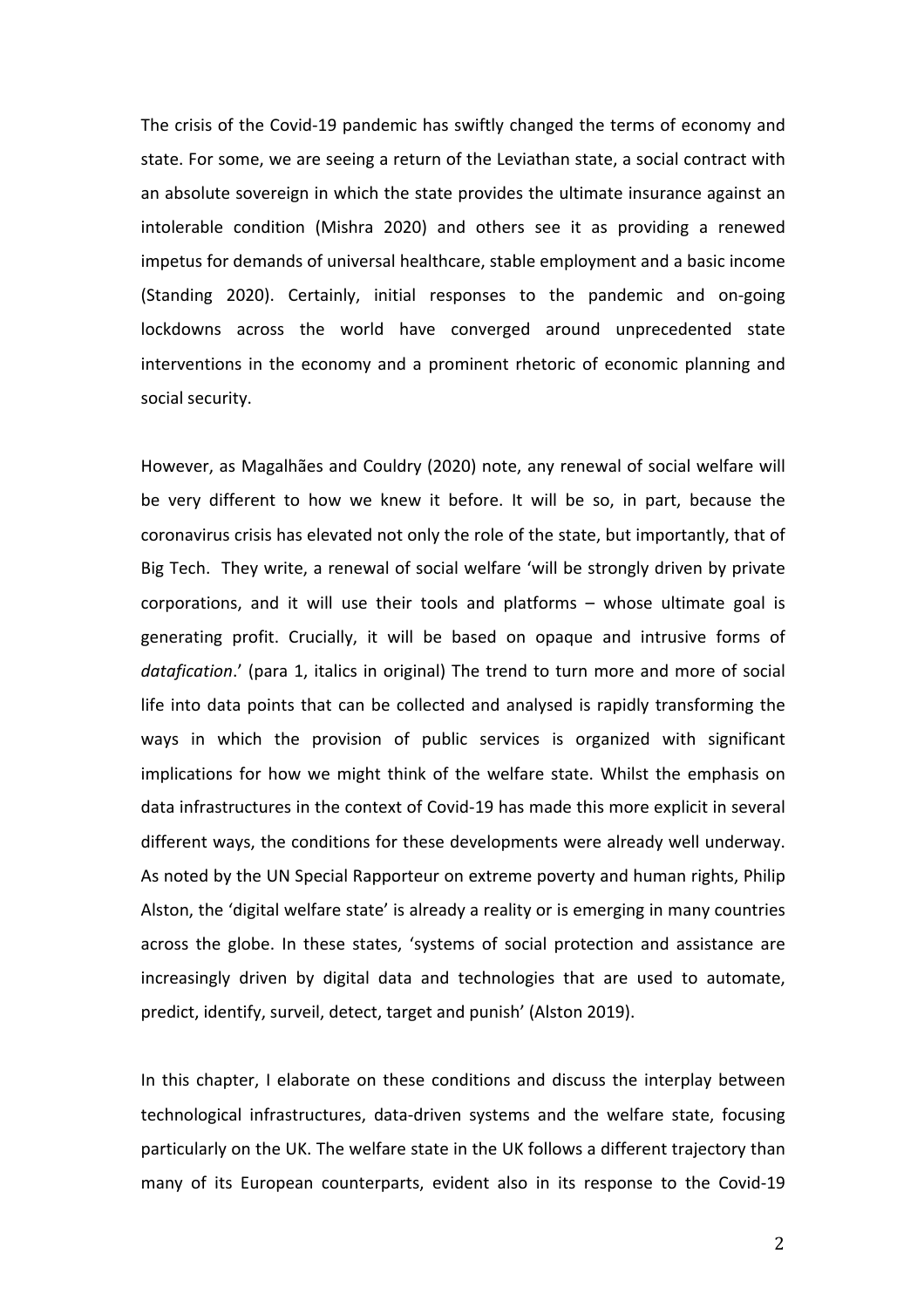pandemic, but it serves as an illuminating case for trends that are also emerging in many other contexts. The chapter draws in part on research conducted with colleagues at the Data Justice Lab at Cardiff University that explored the uses of citizen scoring in public services as well as research carried out as part of the multiyear project DATAJUSTICE that explores the relationship between datafication and social justice.<sup>1</sup> I am particularly focused on engaging with the imperatives of automation and the logics of data-driven systems in the context of the current political economy of digital technologies and how these relate to the values and visions of society commonly associated with the welfare state. Using developments in local government and the public sector in the UK as a lens, I advance a two-part argument about the ways in which data infrastructures are transforming statecitizen relations through on the one hand advancing an actuarial logic based on personalised risk and the individualization of social problems (what I refer to as responsibilisation), and on the other, entrenching a dependency on an economic model that perpetuates the circulation of data accumulation (what I refer to as rentierism). These mechanisms, I argue, fundamentally shift the 'matrix of social power' (Offe 1984) that made the modern welfare state possible and position questions of data infrastructures as a core component of how we need to understand social change.

## **2. Matrix of Social Power and the Foundations of the British Welfare State**

The British Welfare State emerged, like elsewhere in Europe, out of the dual crises of the Great Depression and the Second World War, but it is worth noting that the foundations for a consensus around the need for the state to protect citizens from the harms of market failure, an emphasis on social solidarity, and a commitment to decommodification have earlier roots. As Thane (2013) has highlighted, demands for the state to take a permanent, as distinct from temporary and residual, responsibility for the social and economic conditions experienced by its citizens

<sup>&</sup>lt;sup>1</sup> Data Scores as Governance is funded by the Open Society Foundations and DATAJUSTICE is funded by a Starting Grant from the European Research Council (grant no. 759903)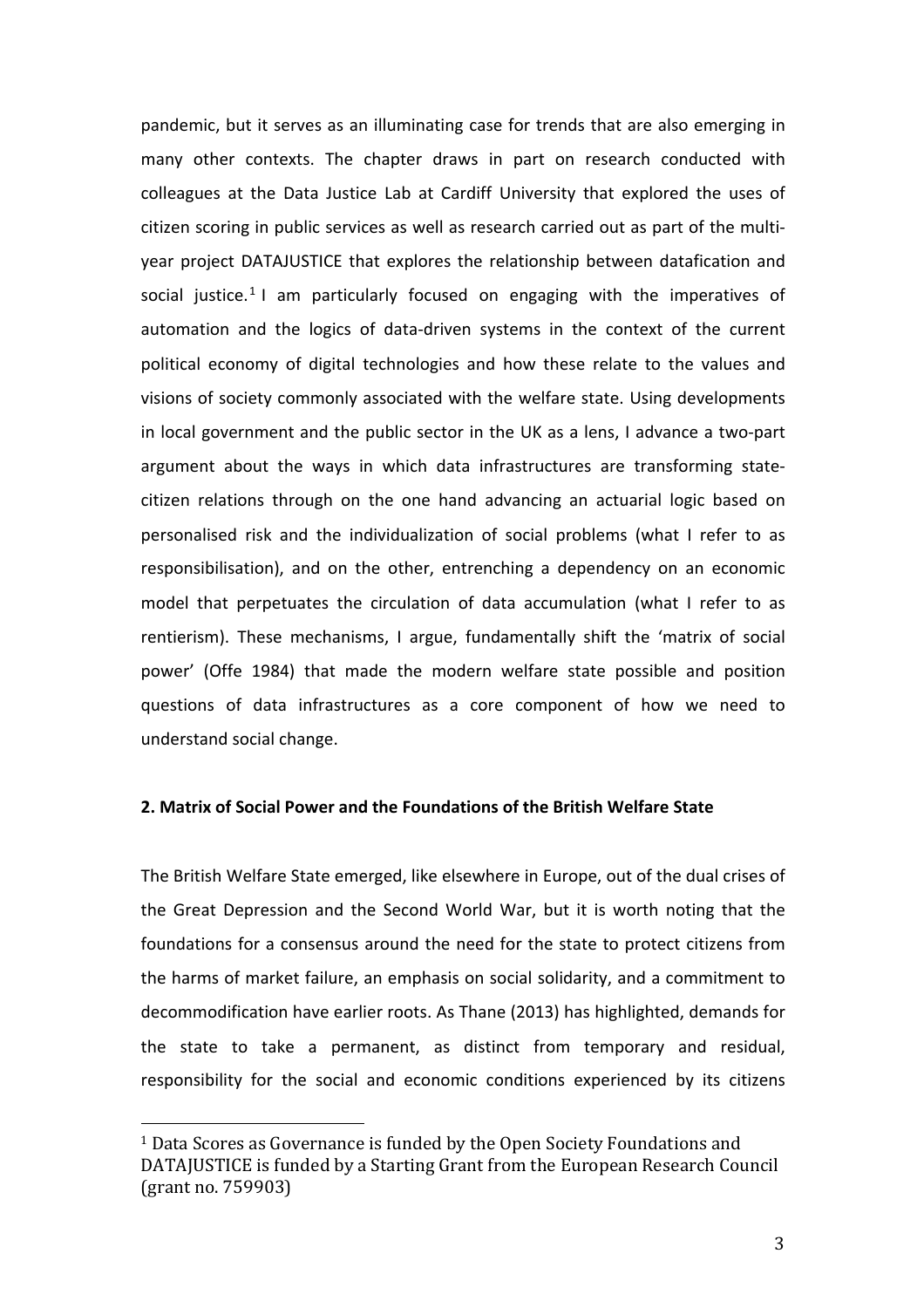began in the 1870s in conjunction with industrial capitalism. Recognition that poverty had structural causes rather than purely moral and that responses needed to be collectivist rather than individualist grew in line with a notable increase in trade union membership and industrial conflicts in the lead-up to the First World War. Yet it was only after the shocks of the Great Depression and WWII that a government formally acknowledged that the welfare of the mass of its citizen was a major component of its activities and announced the dawning of a 'welfare state' (Thane 2013). The arrangement saw governments, formally or informally, presiding over negotiations between capital and labour that were more or less institutionalized. Importantly, according to Judt (2007), this faith in the state – as planner, coordinator, facilitator, arbiter, provider, caretaker and guardian – was widespread and crossed almost all political parties. It was from the outset a class compromise that was able to serve many conflicting ends and strategies simultaneously, making it attractive to a broad alliance of heterogeneous forces (Offe 1984). 'The welfare state', Judt contends, 'was avowedly social, but it was far from socialist. In that sense welfare capitalism, as it unfolded in Western Europe, was truly post-ideological.' (2007: 362)

The welfare state, therefore, is more than the narrow interpretation of it as a provider of social services. Rather, as argued by Offe (1984), it can be understood as a formula that consists of the explicit obligation of the state apparatus to provide assistance and support to those citizens who suffer from specific needs and risks characteristic of the market society, and is based on a recognition of the formal role of labour unions in both collective bargaining and the formation of public policy. It is, in this sense, a political solution to social contradictions that emerged out of a specific 'matrix of social power': the nature of the welfare state and the agenda of any political reality is an outcome of the ways in which social classes, collective actors and other social categories are able to shape the environment of political decision-making (Offe 1984: 160). In Britain, whilst there was no formal 'social partnership' of the kind we see in other European countries, the labour movement was able to seek gains for the working class through social reforms to improve living conditions. Without a viable alternative solution in terms of economic policy,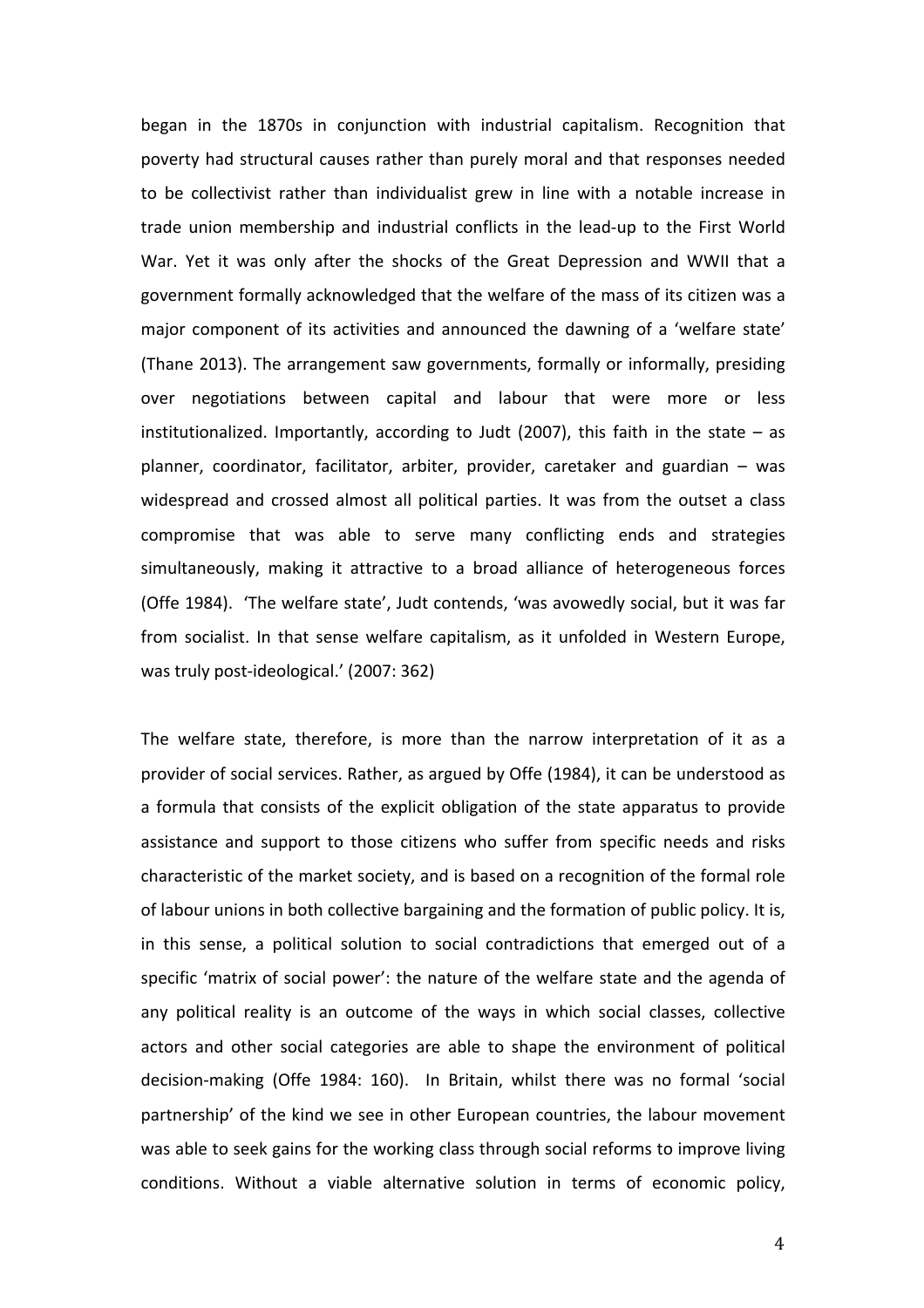Hobsbawm has argued, 'a reformed capitalism which recognized the importance of labour and social-democratic aspirations suited them well enough.' (1994: 272) In this sense, the British welfare state is an outcome of a widespread normative shift and a growing labour movement that was simultaneously constrained by political circumstances and an on-going dependency on the capitalist economy.

This historical backdrop is important for any discussion of the welfare state today as it highlights the particular dynamics that informed the policy agendas being pursued. These dynamics have radically changed since the post-war period. The economic downturns of the 1970s followed by the advent of neoliberalism and globalization as dominant ideologies across the Western world have been significant for how the welfare state has advanced. Whilst there is no consensus on how these developments intersect and responses have varied across national contexts (Genschel 2004), the UK has been at the forefront of key transformations, rapidly transitioning to a service economy, highly dependent on global supply-chains and precarious labour, and experiencing a significant decline in trade union membership (Dencik & Wilkin 2015). In the last decade, since the financial crisis of 2008, this has been accompanied by an austerity agenda that has weakened the public sector and overhauled welfare programmes and social care through the privatisation of services and substantial cuts (Monbiot 2020). A recent report estimated that local authorities and councils have seen a reduction in funding of up to 60% in the last ten years (Davies et al. 2019), whilst the transfer of assets from the public sector to the private sector since Thatcher in the 1980s has reduced state-owned enterprises from 10% to less than 2% of GDP and from 9% to less than 1.5% of total employment (ons.gov.uk, CPI 2016).

Technology, and information and communication technologies (ICTs) in particular, has played a key role in these shifting dynamics. Instrumental in the growth of consumer capitalism, digitalization has also been seen as a challenge to the welfare state and its ability to deliver on its promises, disrupting labour relations, undermining social security and changing the parameters of state governance. With growing trends such as mass data collection, automation and artificial intelligence,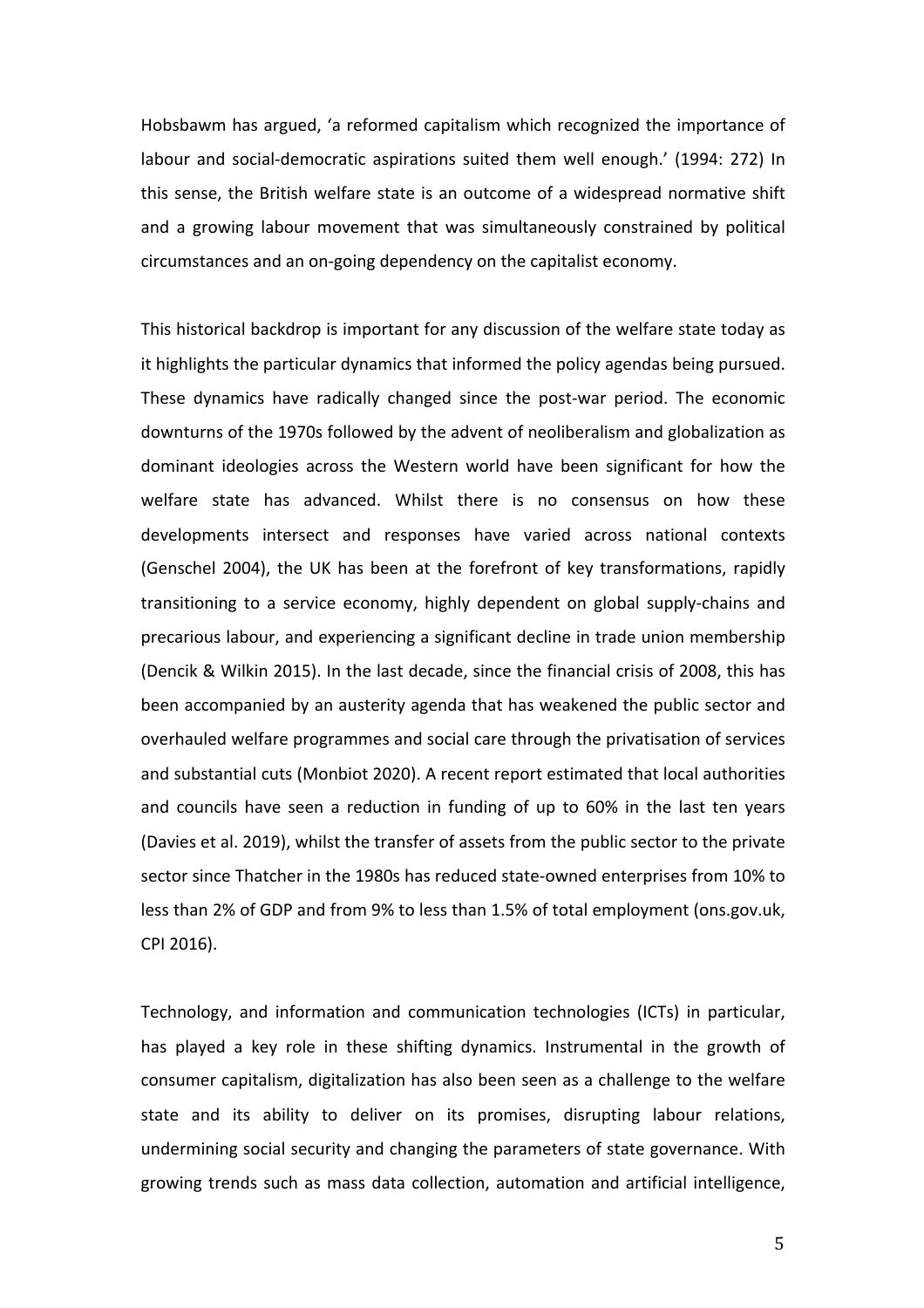these tensions have only intensified, putting the welfare state into further question (Petropoulos et al. 2019). At the same time, developments in technology have also significantly shaped public administration and the way social welfare is organized through the establishment of bureaucracies and different forms of population management. The creation of databases and the monitoring of citizens were from early on key features of the welfare state and played a fundamental part in assessing population needs and determining the allocation of resources (Rule 1973; Scott 1994). This includes ways of advancing social engineering and discerning 'deserving' and 'undeserving' citizens as central features of the modern welfare state (Dencik and Kaun 2020). In the UK, for example, the 'modernisation' of public administration in line with a growing emphasis on new public management strategies is closely linked to early forms of digitalization of services as a way to 'rationalise' engagement with citizens (White 2009). In addition, a perceived need to increase information gathering and sharing as a way to better manage risk has led to a growing reliance on databases that overwhelmingly pertain to vulnerable and disadvantaged groups. In what they refer to as the advent of the 'database state', Anderson et al. (2009) map the myriad public sector databases that have been put in place under different government programmes in the UK, arguing that several of these do not abide by human rights and data protection law.

These previous intersections between technology and the welfare state have paved the way to what Yeung (2018) has described as a paradigm shift in public administration from 'new public management' to 'new public analytics' organized around algorithmic regulation. In her seminal study of the welfare sector in the US, Eubanks (2018) similarly refers to a new 'regime' of data analytics used to determine eligibility and assess needs across areas of housing, health care, and child welfare. The non-governmental organization AlgorithmWatch (2019), meanwhile, has outlined the growing reliance on automated decision-making or decision support systems across the public sector in Europe, understood as procedures in which decisions are delegated to automatically executed decision-making models to perform an action. This might include allocating treatment for patients in the public health system in Italy, sorting the unemployed in Poland, identifying child neglect in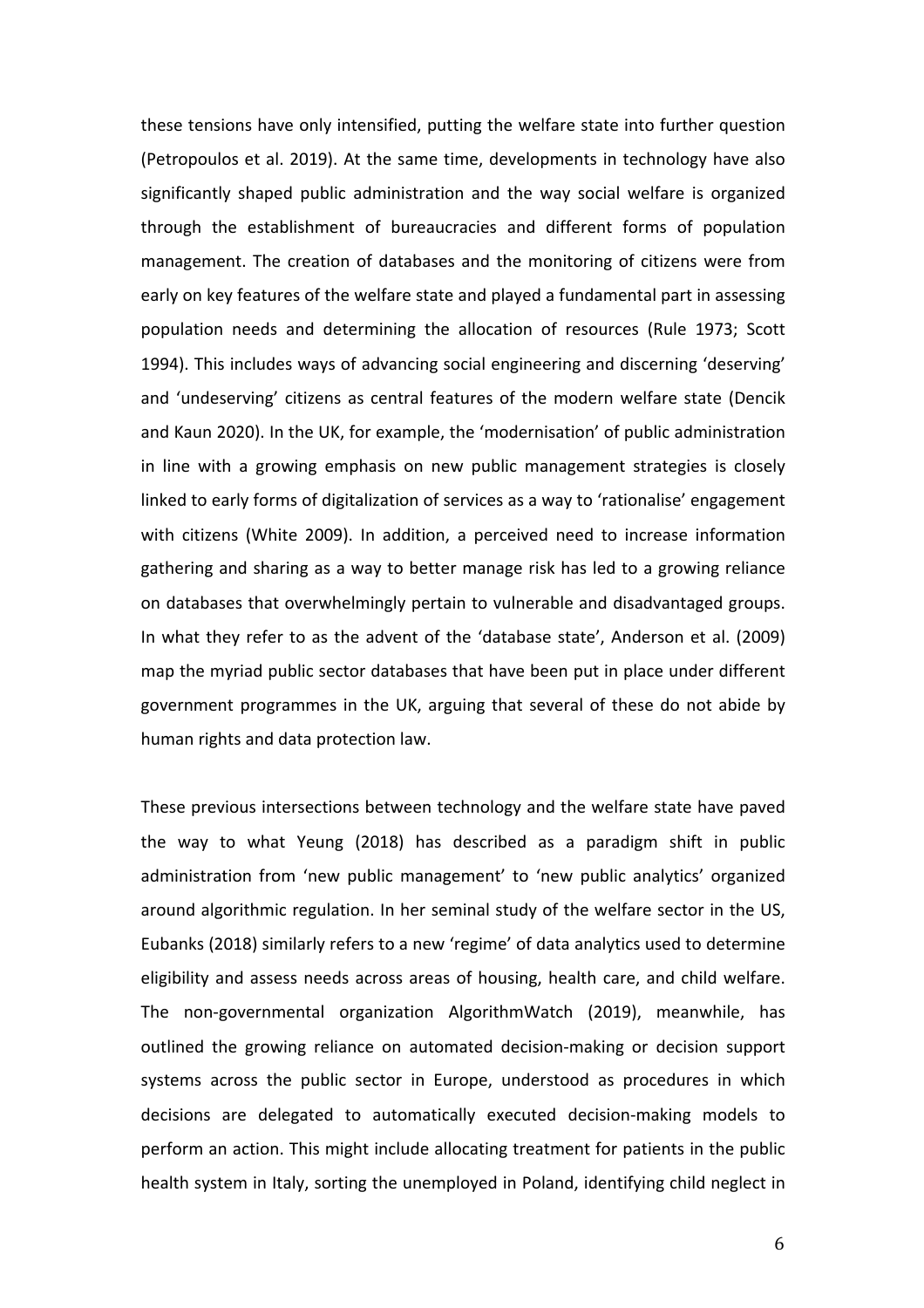Denmark, or detecting benefit fraud in the Netherlands. As I will go on to outline below, the UK has increasingly integrated these technologies into public services in a way that present a particular set of questions for the nature of the welfare state. These include both a concern with the epistemological and ontological premises of 'dataism' (Van Dijck 2014) as well as a concern with the implications of making public infrastructure subject to datafication as a 'political-economic regime' (Sadowski 2019).

#### **3. The datafication of welfare in the UK**

As part of his investigation into the UK in 2018, the UN Special Rapporteur on extreme poverty and human rights Philip Alston highlighted the important role digital technologies now play in the administration of welfare (Alston 2018). Of particular significance is the Universal Credit system, the first 'digital-by-default' policy implemented by the UK government, designed to reform social welfare into one integrated platform for benefit claimants. A key part of this reform is the emphasis on automation as a policy goal, and the processing of claims entirely through digital means. As Alston's investigation makes clear, this has contributed to entrenched inequality, exclusion and lack of redress with significant implications for human and social rights, not least the right to social protection. Digital divides, in terms of both access and literacy, poor design, and a lack of transparency have marked a system designed to embed conditionality within the very infrastructure of welfare provision, pushing people into destitution and poverty (Alston 2018). This has led to calls for the Universal Credit system to be scrapped and for digital-bydefault as a policy to be illegalized (see for example the Labour Party manifesto of 2019).

Yet the Universal Credit system and the turn to digital platforms as intermediaries between public administration and service-users is only one part of how digital technologies are intersecting with the British welfare state. Of growing importance is the emphasis on data collection and predictive analytics as a way to inform decisions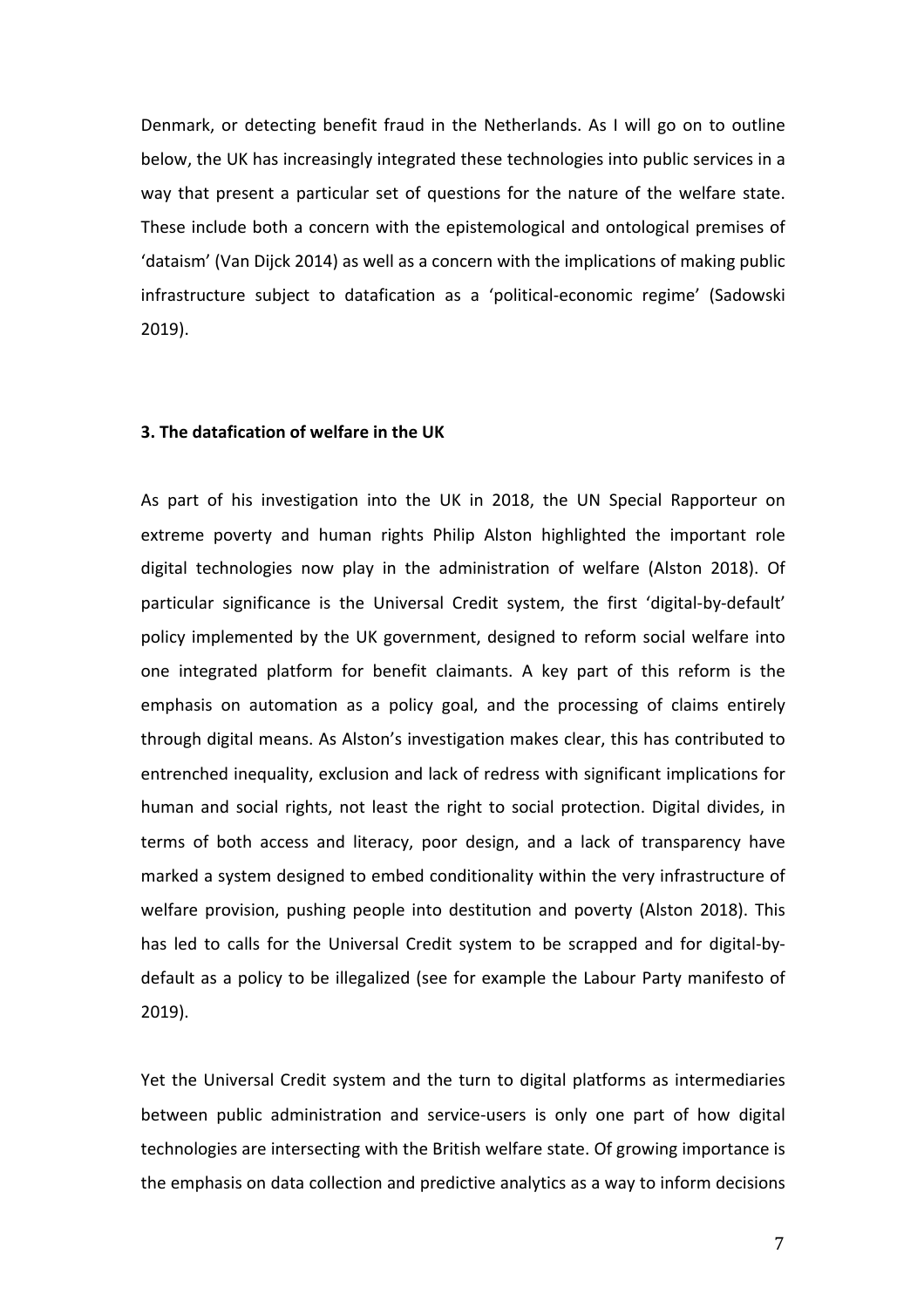that impact on people's ability to participate in society. We see this, for example, with the advent of what we describe as 'citizen scoring' in a study we carried out at the Data Justice Lab. This refers to 'the use of data analytics in government *for the purposes of categorization, assessment and prediction at both individual and population level.*' (Dencik et al. 2019: 3; italics in original) These practices are part of a broader trend towards organisations becoming data-driven as a way to, it is claimed, run more efficiently and, importantly, without human bias and errors. For councils and local authorities who have been facing significant cuts, the promotion of data-driven systems as a way to reduce costs and increase efficiency and effectiveness has been particularly attractive (Beer 2019). The emphasis on the need to focus resources and advance a more strategic understanding of population needs has been a common justification for the turn to citizen scoring. In many cases this has led to the creation of what is described as 'data warehouses' or 'data lakes' in which data is collected from a range of sources and databases from across different parts of the council and are integrated as a way to get a more granular and holistic understanding of individual households and families (Dencik et al. 2019). In some instances, this has been accompanied by predictive analytics in which these data warehouses underpin further algorithmic processing designed to simulate projections of the future as a way to assess or evaluate risks and needs.

An example of this kind of practice is increasingly prevalent in policing, where a growing number of British police forces are using predictive analytics to map crime trends in neighbourhoods and to rank offenders from high to low risk of reoffending (Couchman 2019). Such predictions draw on a range of data sources, including crime and intelligence data, missing people data, operational data, data held by Council agencies, demographic data, and even weather data (Dencik et al. 2018). At Avon and Somerset police constabulary, for example, they have contracted a software application suite from the company Qlik Sense that is used to attribute a risk profile to all existing offenders and victims of crime on record based on real-time monitoring of characteristics and behaviours. These profiles, presented as a dashboard, inform the way Avon & Somerset police organize their resources and how they decide to engage with different individuals. Similar tools are being used in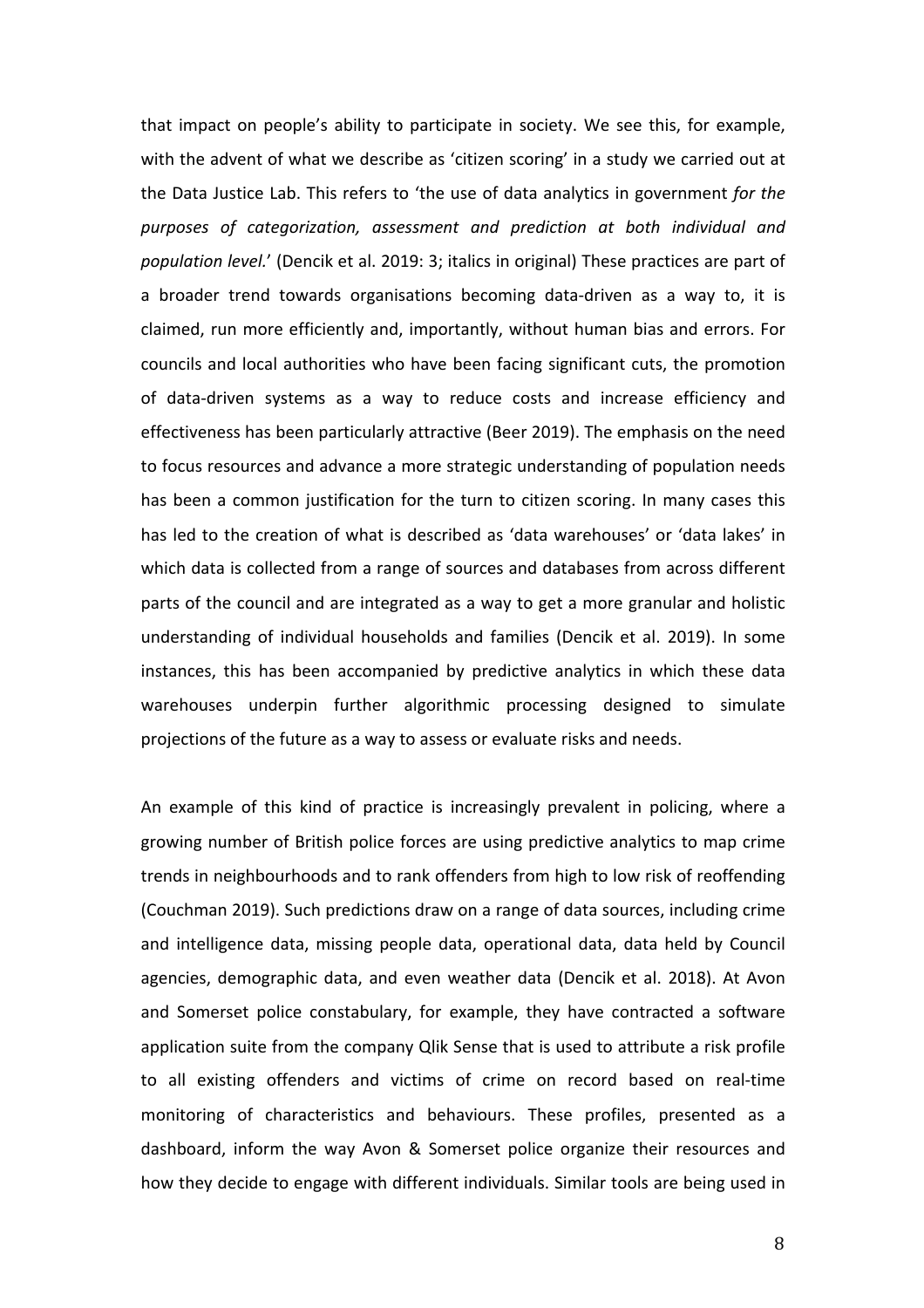child welfare where policy reforms, such as the Troubled Families programme implemented in 2012, have incentivized increased data collection and sharing on children and families. More recently, a range of tools designed to assess risk and predict potential behaviour has been implemented around the creation of these databases (Redden, Dencik & Warne 2020). Bristol Council, for example, has developed an in-house tool drawing on a range of social issue data-sets that is designed to attribute a risk score to all children and young people living in the city based on a prediction about the likelihood that a child falls victim to 'child exploitation'. This score is generated on the basis of the extent to which the characteristics and behaviour of a family match those of known previous victims of child exploitation. The Council of Hackney contracted a similar tool, Early Help Profiling, from the company Xantura that produces intelligence reports once a risk threshold regarding a family is passed as a way to assist decision-making by frontline staff (Dencik et al. 2018).

The uses of these kinds of technologies in the public sector are still only emerging and there is still an uneven landscape amongst local and central government with regards to how data about people is collected and used. Whilst there is a general trend towards becoming more data-driven across government, it is not obvious that there is a shared understanding of what it is appropriate to do with data. Such an interpretive vacuum is evident from the difficulty in clearly asserting where and how data-driven systems are used in government, and in the myriad tensions and negotiations that shape the implementation of such technologies within councils and local authorities (Dencik et al. 2019). However, despite the heterogeneous nature of data practices across local government and the prevalent resistance towards algorithmic decision-making from a range of stakeholders, there is a recognizable drive towards automation and predictive analytics within social welfare and the public sector in the UK at large (cf. Booth 2019). This has only been heightened by the Covid-19 pandemic with an onus on data collection and technological solutions shaping responses to the health crisis globally, whether in the form of contacttracing apps, immunity passports or other forms of data infrastructure to track, certify, and model the coronavirus. At the same time, the transition of social and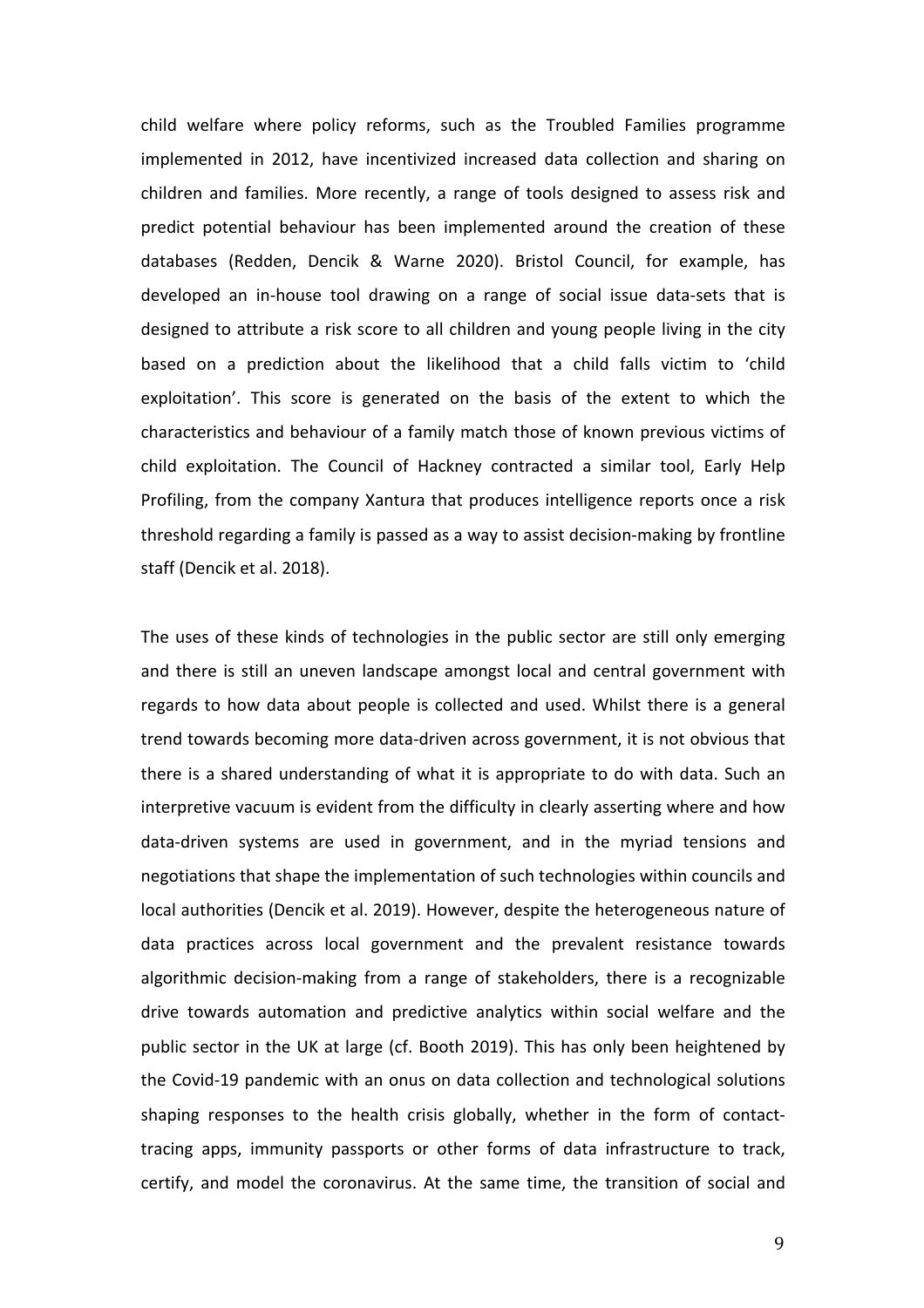economic life to the cloud that was already well underway has been accelerated with social distancing measures (Morozov 2020; Klein 2020). The welfare state, therefore, in whatever form it will take following the coronavirus crisis, looks certain to be more datafied. This raises some significant questions in need of interrogation. Below, I discuss two interrelated aspects that concern firstly the issue of responsibilisation, and secondly, the issue of rentierism. Both of these present counter-logics to the values commonly associated with the modern welfare state.

#### **4. Datafication as responsibilisation**

As noted above, the advent of 'digital by default' policy frameworks and the collection of data in welfare systems build on previous bureaucracies and emerge out of a longer history of risk management in public administration. Alston (2019) also points out, often the implementation of new technologies in public services is seen as politically neutral and void of policy implications that allows for the gradual datafication to take place without much scrutiny and public debate. Largely it is framed as a matter of efficiency and a predominantly quantitative shift: more information, processed faster. Yet the sheer scale and nature of data now collected on citizens introduce key questions about the ways in which they are rendered increasingly legible to the state and the use of big data to inform decisions rest on some key assumptions with significant implications for the idea of the welfare state. In this section I focus particularly on the issue of responsibilisation, understood here as associated with the neoliberal transfer of responsibilities from state to social actors. This is not to suggest that responsibilisation emerged with datafication, but rather that the advent of data-driven systems in the context of social welfare is embedded in this form of governance. The concern here is with how social problems come to be defined and, in turn, are sought to be resolved. By optimizing for personalised risk, data-driven systems can construct the burden of social ills as one that belongs to individuals, addressed through behaviour and characteristics, without engaging with underlying causes and collective responses. This fundamentally challenges notions of shared social responsibility.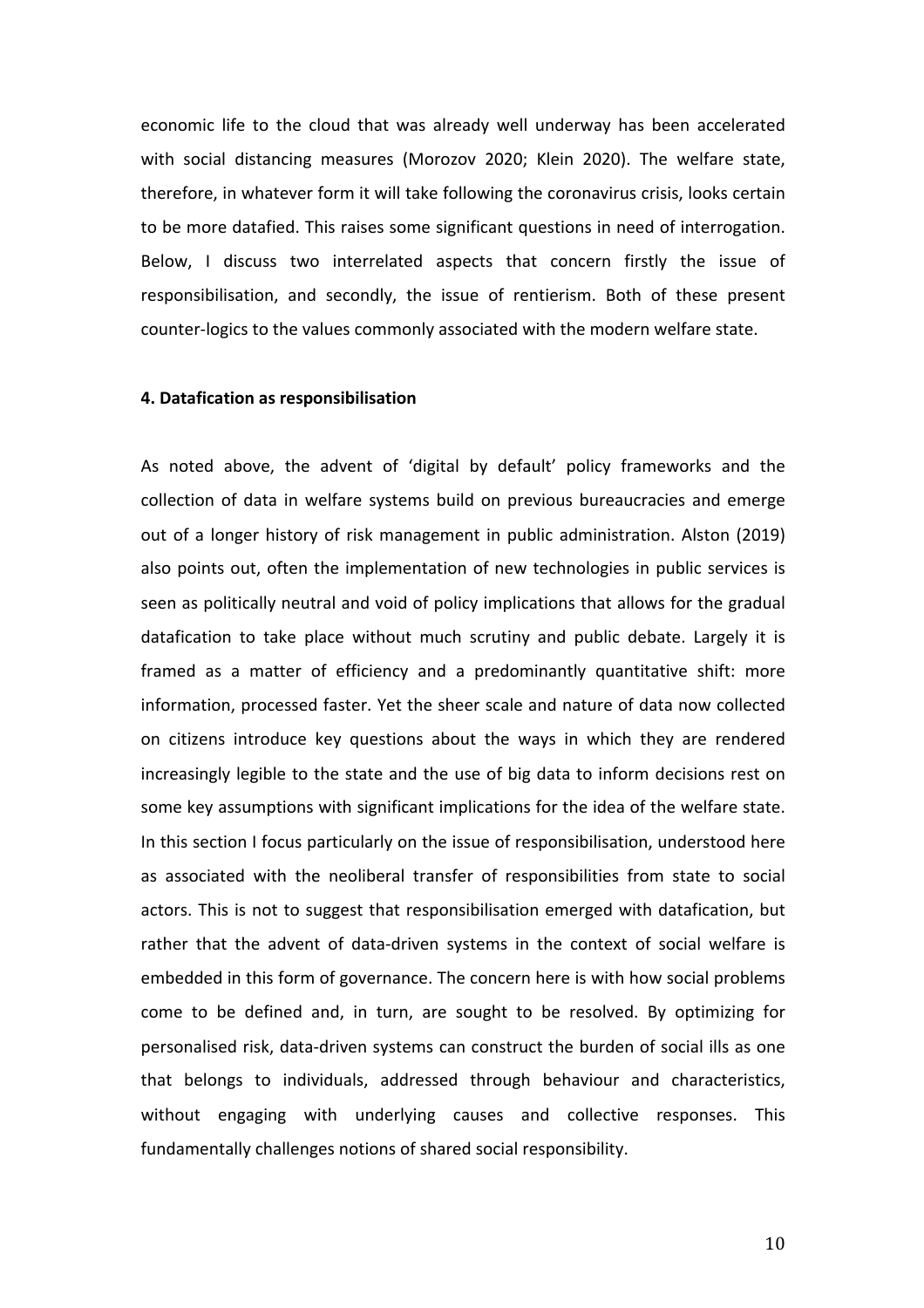Data sources now stretch across a complex ecology of digital transactions that incorporates both consumer and citizen data about evermore-intimate aspects of our lives as the public sector becomes embedded within a rapidly growing data broker industry. Local authorities in the UK, for example, were found to have contracted with the credit rating agency Experian for over £2million in 2018 (O'Brien 2019). These developments continue a long-standing critique of the welfare state as a surveillance state that tends to target particular parts of the population. Eubanks (2018) argues, for example, that datafication is reconfiguring the traditional poorhouse in the US into the creation of 'digital poorhouses' in which some parts of the population are subject to hyper-surveillance and 'predatory inclusion' (Seamster & Charron-Chénier 2017) as a condition of welfare. The issue here is not just one of privacy, but also the inherent bias of algorithmically processed data, whether because of historically skewed data-sets (e.g. arrest records), the way certain variables are weighted (e.g. the length of benefit claims), or the type of assessment that is produced (e.g. the labeling of risk) that all lead to disparate impacts of harm (Barocas and Selbst 2016). These so-called 'biases' have tended to align with existing social and economic inequalities often targeting and stigmatizing already disadvantaged and marginalized groups (Gandy 2010). Indeed, the very construction of a data-set emerges out of historically discriminatory practices that have implications for people's lives and can determine access to basic services and care (Ustek Spilda & Alastalo 2020). Similarly, the ability to challenge how data about a person is collected and used is not distributed equally. In the words of Eubanks (2017), data processes 'do not fall on smooth ground' and people do not share the same conditions of engagement with data-driven systems.

These concerns about surveillance, discrimination and bias and their contingency on existing inequalities are important for discussions on the welfare state as they raise questions about how universal access and social security can be guaranteed. Of course, challenges to such values are not new. The inability of the welfare state to deliver on its promises has been a long-standing critique of it, in part due to its very reliance on a capitalist economy it is simultaneously intended to mitigate excess harm from (Offe 1984). Often it has been precisely those at the margins bearing the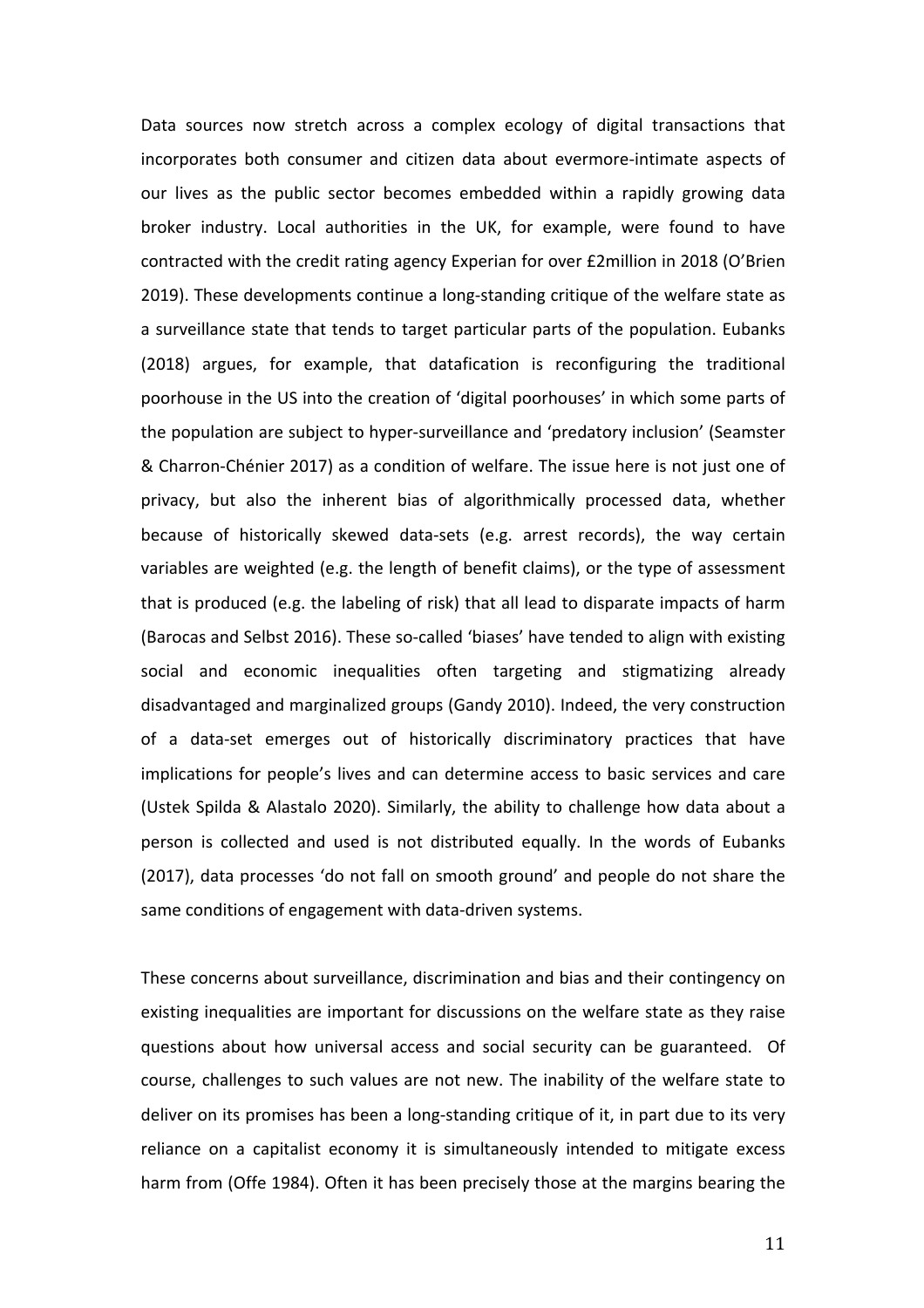brunt, whether excluded, criminalized or neglected by the welfare systems intended to protect them. With the datafied welfare state, such critiques continue to resonate and take on further significance as these systems become embedded in 'dataism', what van Dijck (2014) terms the ideological component of datafication. While the need to gather information to assess needs and risk is seen as essential in providing public services, the growing reliance on automated processing as the arbiter of social knowledge introduces some particular, and contested, epistemological and ontological assumptions for making such assessments. The 'subtractive methods of understanding reality' in which information flows are reduced into numbers that can be stored and then mined produce very particular forms of informational and computational knowledge (Berry 2011: 2). As famously noted by boyd and Crawford (2012), big data shapes the reality it measures by staking out new terrains and methods of knowing. This includes the perceived epistemic capabilities of algorithms to anticipate, conjecture and speculate on future outcomes in a way that McQuillan (2017: 2) compares to a kind of Neo-Platonism: 'a belief in a hidden mathematical order that is ontologically superior to the one available to our everyday senses.' The premise is that based on enough data, correlations can predict future outcomes in such a way that facilitates pre-emption, a strategy of intervention just before an event might occur (Andrejevic, Dencik and Treré 2020).

With the turn to the datafied welfare state we are therefore confronted with some very significant assumptions about not only the neutral nature of data and technologies, but also that there is 'a self-evident relationship between data and people, subsequently interpreting aggregated data to predict individual behaviour' (Van Dijck 2014: 199). Of central importance here is the abstraction of big data in order to reduce social identities, mobilities and practices to mere data that can be managed and sorted (Monahan 2008). Furthermore, these 'data derivatives' (Amoore 2013) grant authority to knowledge domains based on new forms of risk calculations rooted in data science. These calculative devices, as Andrejevic (2019) argues, follow an 'operative' logic in juxtaposition to one of representation. They are not concerned with why something happens, but simply that it does; it is correlations between variables that determines outcomes, not an engagement with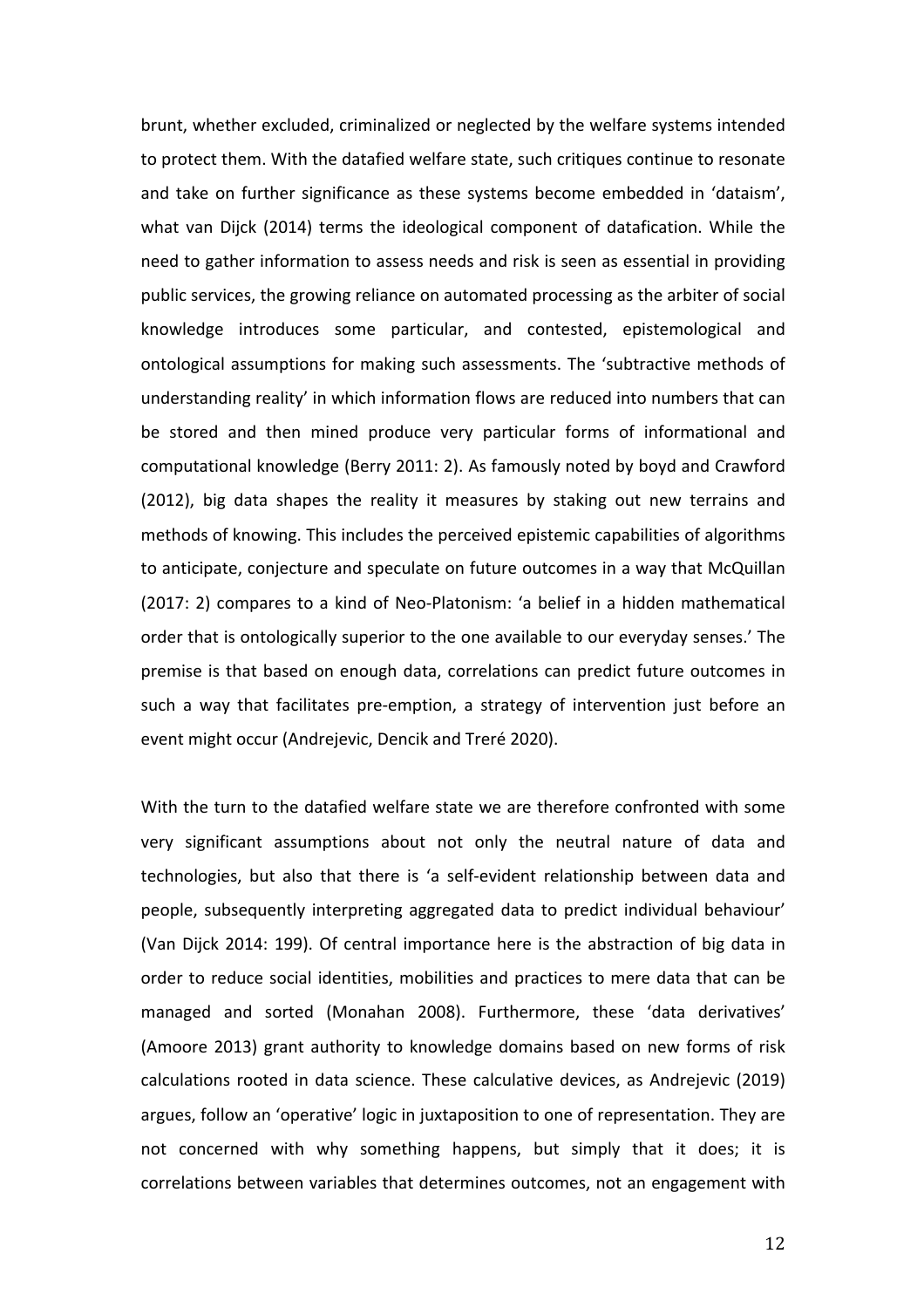underlying causes. In this sense, Andrejevic (2019: 108-9) contends, they not only collapse the future into the present, but also threaten to lose the distinction between prediction and comprehension.

Such logics and assumptions are pertinent for understanding the nature of statecitizen relations in the datafied welfare state. They raise questions about how social ills are problematized and solved and how individuals are positioned in relation to such ills. For example, in advancing a long-standing shift towards risk management in public administration, the advent of big data expands and redefines the way we think about risks. As Poon (2016) has highlighted, big data derives from a cultural conception of personal risk intimately connected to corporate capitalism and with roots in actuarialism. It is not technical accuracy that makes big data investment worthy or secures profits, she argues, but rather the methods for manipulating and calculating elements and definitions of risk. Importantly, these calculations derive risk from correlations between group traits in order to make predictions about individuals. We see this, for example, in data-driven systems that predict the risk of child abuse by calculating the extent to which a child matches the behaviours and characteristics of previous victims of child abuse (Dencik et al. 2019). Carrying out such risk calculations can be seen as important for targeting resources on those who might need it most. However, they also adopt a personalised understanding of risk that center risk factors attributed to an individual's behaviour and characteristics. This raises concerns about the ways in which responsibility for social problems might shift from the collective onto the individuals undermining values of social solidarity (Keddell 2015, Morozov 2015). Responses become focused on interventions targeted at individuals in a way that risks shifting focus away from structural causes. For example, what come to matter are measurable categories such as school attendance and number of benefit claims, rather than complex societal issues such as poverty, racism and precarity (Dencik et al. 2019).

Furthermore, an imperative of pre-emption constructs personalised risk according to a compressed temporality. Risk is an outcome of simulated futures that draw on aggregated historical and real-time data about group traits to make predictions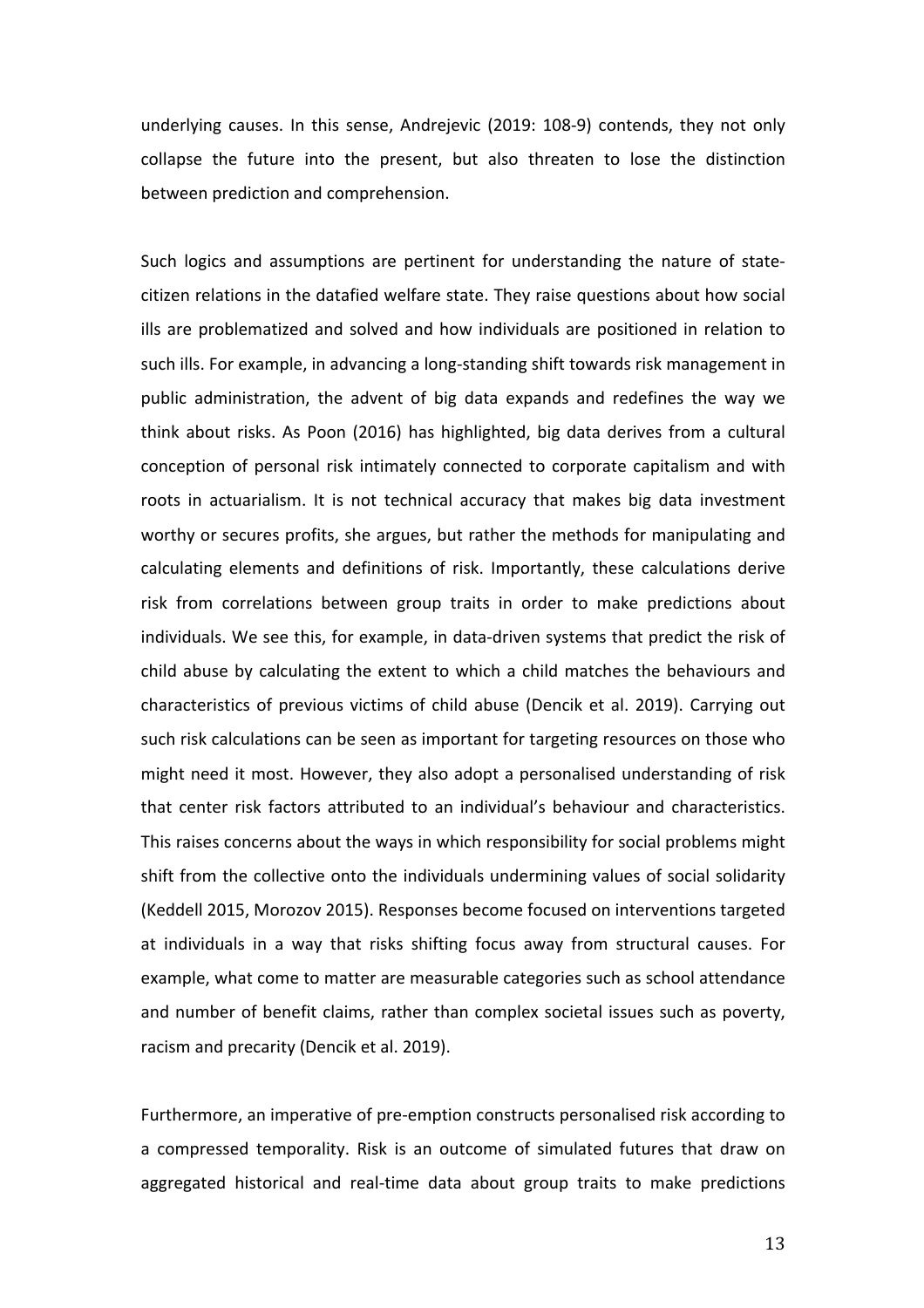about an individual. In other words, it is what 'people like you' have done in the past that underpin predictions about what you might do in the future in order to inform interventions made towards you in the present. Insofar as such a temporal collapse informs decision-making, it is a form of decision-making that is intrinsically conservative (Cheney-Lippold 2017). What is more, taken to its limit in seeking to address all possible risks and opportunities in advance, pre-emption is a-temporal, invoking a state of social stasis (Andrejevic, Dencik & Treré 2020). Rather than creating conditions for social mobility and human flourishing, the datafied welfare state threatens to lock individuals into their data futures and dispensing with the possibility for social change (Dencik & Kaun 2020).

In thinking about the welfare state, it therefore becomes imperative to consider how a growing reliance on data-driven systems constructs what counts as social knowledge and how people should be rendered legible in such a way that undermines notions of universal access, social solidarity, and human flourishing. Rather than the state being accountable to its citizens, the datafied welfare state is premised on the reverse, making citizens' lives increasingly transparent to those who are able to collect and analyse data, at the same time as knowing increasingly little about how or for what purpose that data is collected. Moreover, rather than social problems being understood as shared, the datafied welfare state advances actuarial logics that attribute risk to individuals without necessarily engaging with preventative measures for such risks. Instead, policy responses become pre-emptive, potentially shifting responsibility away from the collective, whilst at the same time entrenching existing inequalities and stifling the conditions needed for social change. We therefore need to consider the turn to data infrastructures in social welfare as a form of policy intervention that are part of shaping conditions of possibility for governance. This positions data beyond questions of bias or whether it is used for good or bad, and instead requires an engagement that attends to the way problems and solutions are constructed through such infrastructures.

#### **5. Datafication as rentierism**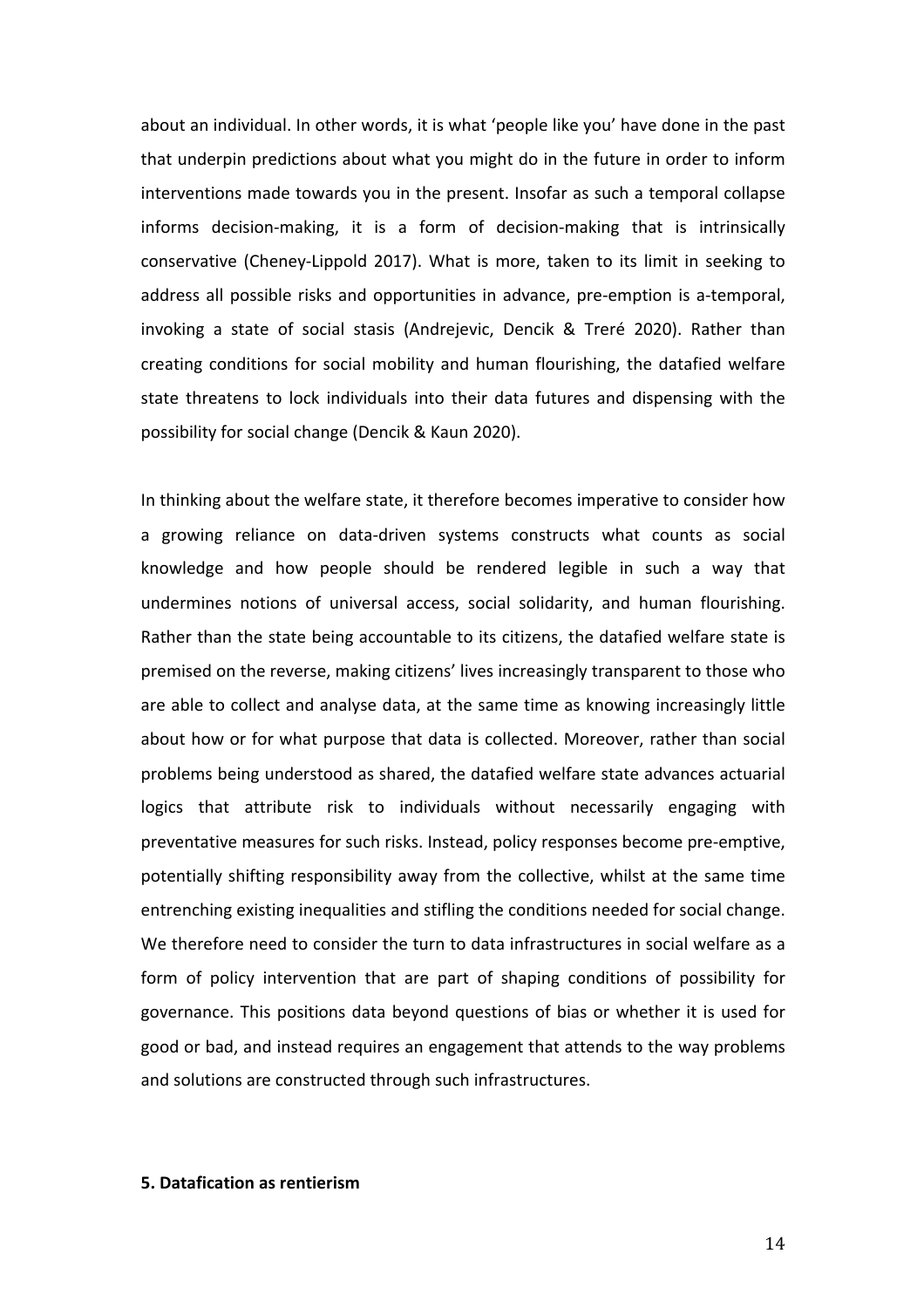It is important to note that the actuarial logics that are prominent in dominant processes of datafication are not an inevitable feature of digital technologies but focus our attention on the political and economic forces that shape the development of data-driven systems. As the public sector becomes increasingly intertwined with technology companies, welfare systems become embedded in global markets and infrastructures that significantly shift the terms upon which such systems can operate. In this section, I therefore draw attention to questions of political economy in relation to data-driven systems and consider the implications of rentierism as the operating logic of state-capital relations under datafication. Rentierism here refers to the public sector becoming dependent on a mode of capitalism in which revenue is predominantly extracted from rent (money or data) in exchange for services, with significant implications for the functioning of institutions. This relates to processes of privatization, but the concern here is with the way the dominant business models and drivers of data-driven platforms and tools configure social practices and shape the terms upon which public institutions are able to operate. As I will go on to argue, this not only undermines a principle of decommodification by embedding public institutions in commercial operations, but furthermore creates a relationship of dependency that threatens to displace public infrastructure with (private) computational infrastructure.

In making sense of the value of data, Zuboff's (2015, 2019) notion of surveillance capitalism has been widely used to describe the dominant business model that underpins much of today's digital technologies. This business model, she argues, relies not on a division of labour, but a division of learning: between those who are able to learn and make decisions based on global data flows, and those who are (often unknowingly) subject to such analyses and decisions. In this model, capital moves from a concern with incorporating labour into the market as it did under previous forms of capitalism, to a concern with incorporating private experiences into the market in the form of behavioural data. This is an accumulation logic driven by data that aims to predict and modify human behaviour as a means to produce revenue and market control. Social relations under this logic are extractive rather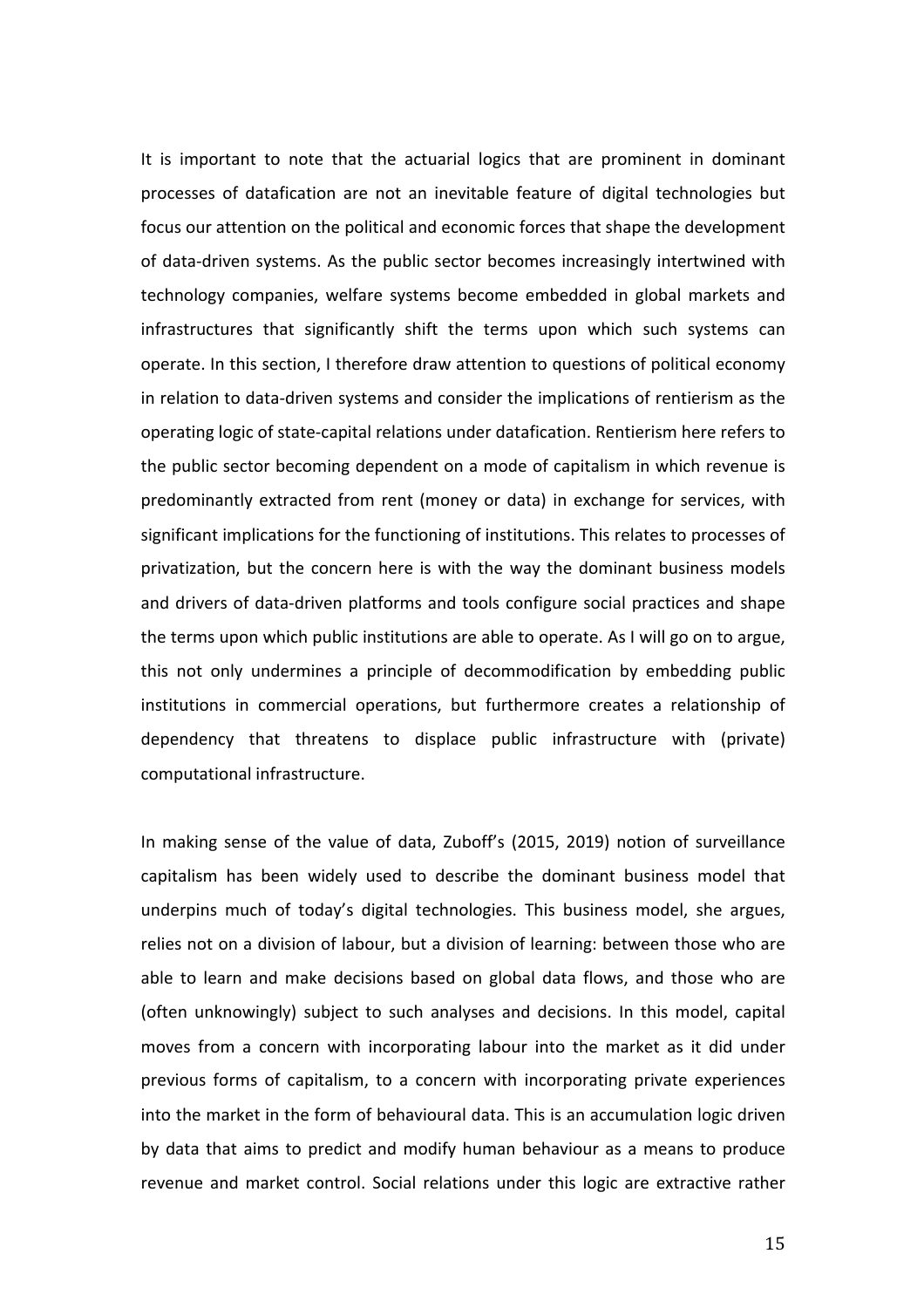than reciprocal and based on formal indifference to information: it is volume rather than quality that sustains it, sourcing data from a range of infrastructures from sensors to government databases to computer-mediated economic transactions alike.

Yet in understanding the implications of this business model for the welfare state, it is worth further unpacking datafication as a 'political-economic regime' (Sadowski 2019). In doing so, Sadowski argues that we need to understand the value of data not as a commodity but as capital that propels new ways of doing business and governance. Data collection is driven by the perpetual cycle of (data) capital accumulation, which in turn drives capital to construct and rely upon a universe in which everything is made of data, including social life. The digital platform is central for this transformation in that social practices are reconfigured in such a way that enables the extraction of data (Couldry and Mejias 2018). This matters as data in this context serves to sustain an economic process that bypasses the creation of value through production and instead relies on the capturing of value through expanding the capacity for gaining information. For Wark (2019), this presents itself as a markedly different system than how we have conventionally understood capitalism as power shifts from the owners of the means of production to the owners of the vectors along which information is gathered and used, what Wark describes as the 'vectorialist class'. This class controls the patents, the brands, the trademarks, the copyrights, and most importantly the logistics of the information vector. Through this, Wark argues, whilst a capitalist class owns the means of production, the means of organizing labour, a vectorialist class owns the means of organizing the means of production. Although Wark posits that such a shift in power relations therefore forces us to place the vectorialist class outside a capitalist framework and as distinct from the landowning class, others have argued that understanding this organization of power in the context of rent theory may be more fruitful (Srnicek 2017; Sadowski 2020).

Rent-seeking strategies are familiar in the wider shift towards financialisation and the drive to turn everything into a financial asset as a way to latch onto circuits of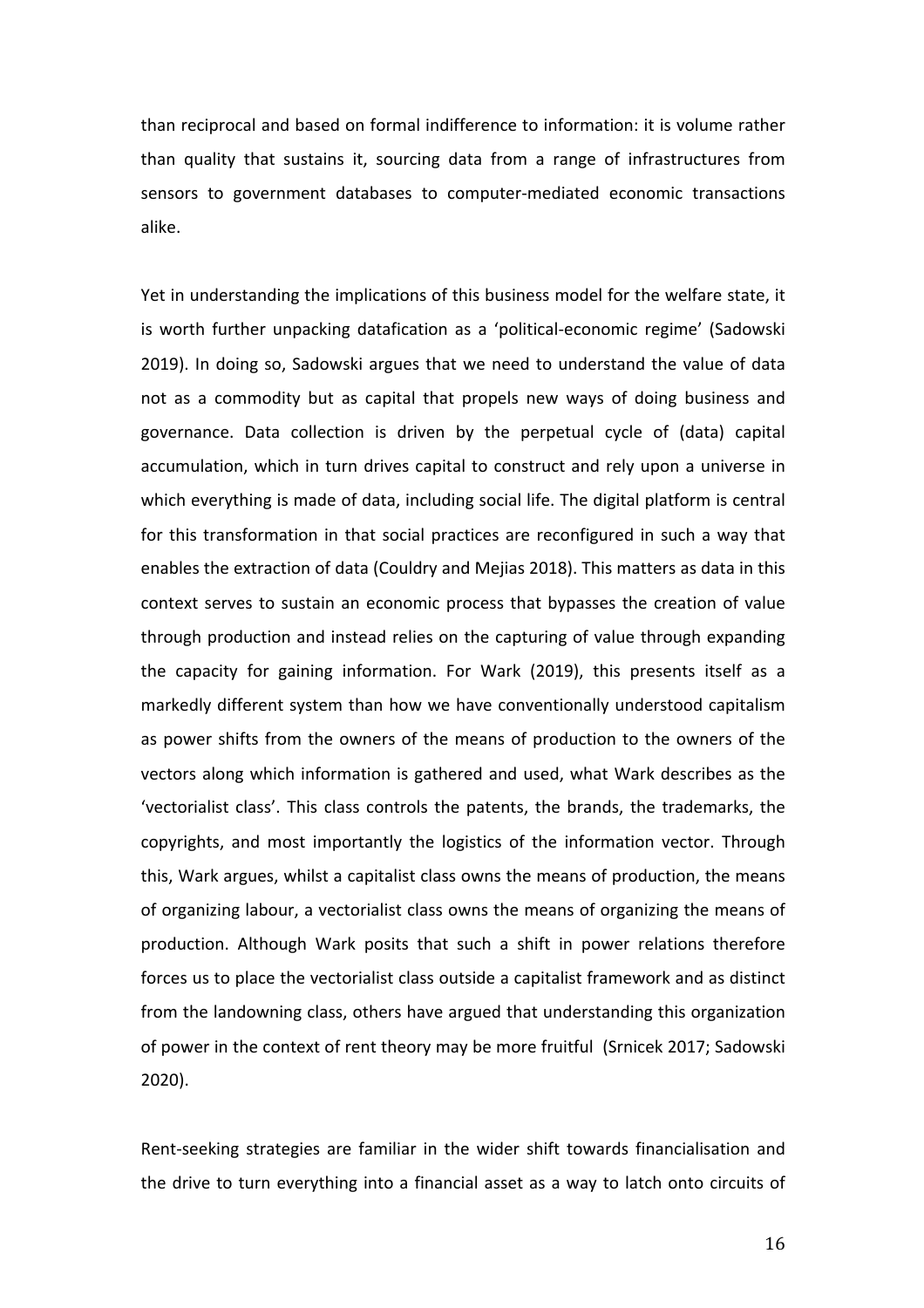capital and consumption for the purposes of rent extraction. Whilst this logic is not new for capital, Sadowski (2020) argues what is new are the complex technologies that have been designed to extend and empower capital's abilities of assetisation, extraction and enclosure. As Srnicek (2017) has also outlined, such expansion is driven by accumulating data as the primary revenue source for platforms that also explains the extensive acquisitions relating to big data and the significant investments in Internet of Things (IoT) and other assets that extend data extraction. Under this analytical framework, platforms are intermediaries in the production, circulation, or consumption process, and capture value from all the activities and operations that make up the platform ecosystem, extracting both monetary rent and data rent (Sadowski 2020). That is, rentiers capture revenue from the use of digital technologies and rely not only on money as value but also treat data as a source of value. As Sadowski goes on to argue, the main strategy of these rentiers is to turn social interactions and economic transactions into 'services' that take place on their platform. This 'X-as-a-service' rental model is in line with assetisation and the transformation of things and activities into resources which generate income without a sale (Birch 2015; Sadowski 2020).

When public sector organisations integrate tools and platforms from providers within this economy to administer the welfare state, they therefore implement not only the systems themselves, but also a regime that propels the further datafication of social life. This matters as although rentierism can be understood as an outgrowth of capitalism, and the welfare state has always been subject to the contradictions of being dependent upon and simultaneously mitigating the harms of a capitalist economy, it configures this relationship in significant ways. With the advent of neoliberalism and globalization, the welfare state has long been subject to forms of privatization with a growing number of public services outsourced to private companies and large parts of the public sector commoditized and made subject to the market. The UK has been particularly prone to these trends evident in the care system, for example, where it has gone from being 95% provided publicly by local authorities in 1993 to now being almost entirely provided by private companies (Monbiot 2020), or in higher education, where commodification has grown as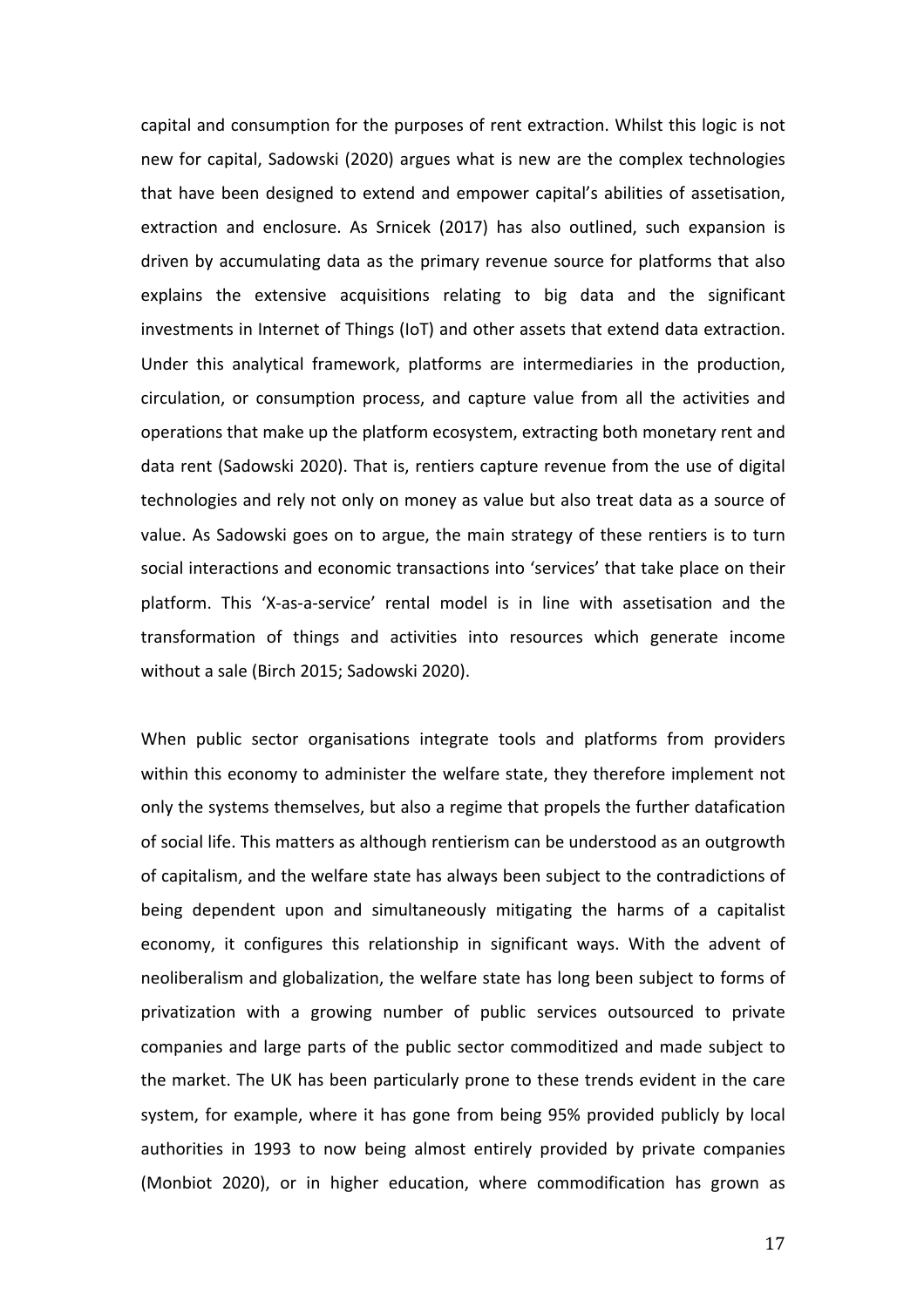funding has become increasingly dependent on external and private sources (Freedman 2011). Whilst public institutions in other advanced capitalist societies, particularly in Europe, can be said to have been more resilient to these developments, there has nevertheless been a 'convergence' in the trajectory of institutional change across national contexts that can be characterized as neoliberal (Baccaro & Howell 2011). The turn to data-driven systems, often bound up in commercial infrastructures, across the welfare state in this sense continues the trend of privatization and commodification. However, as I go on to argue below, under a model of rentierism, the datafied welfare state is subject to pressures that arguably move beyond binaries of de/commodification and public/private.

By plugging in to a political economy of rentier capitalism, the datafied welfare state not only advances the commodification of information about citizens and the outsourcing of service provision, but also becomes locked in to a form of social ordering that restructures practices to uphold the logic of this political economy. Understanding 'welfare-as-a-service' in the context of datafication is not simply an issue of privatization, but about establishing a set of relations that ultimately seeks to overturn public institutions as we commonly understand them. That is, by turning to data-driven systems, the welfare state reconfigures social welfare into a problem that necessarily has to be optimized computationally rather than engaged with through human experience and expertise, and embeds social welfare within an ecosystem that endlessly perpetuates this reconfiguration. Guerses, Dobbe and Poon (2020) use the term 'programmable infrastructures' to refer to this political, economic and technological vision that advocates for the introduction of computational infrastructure onto our existing infrastructures. This vision, they argue, feature the management of human behaviour, the standardization of values, a dependency on the economic terms of technology companies, a power asymmetry of cloud providers, and an avoidance of democratic governance. As such, the datafied welfare state raises questions not just about the ways in which decisions and practices in public administration are organized, but about their contingency on a particular process that threatens to displace the very public infrastructure upon which the welfare state is built. This speaks to a particular kind of power in relation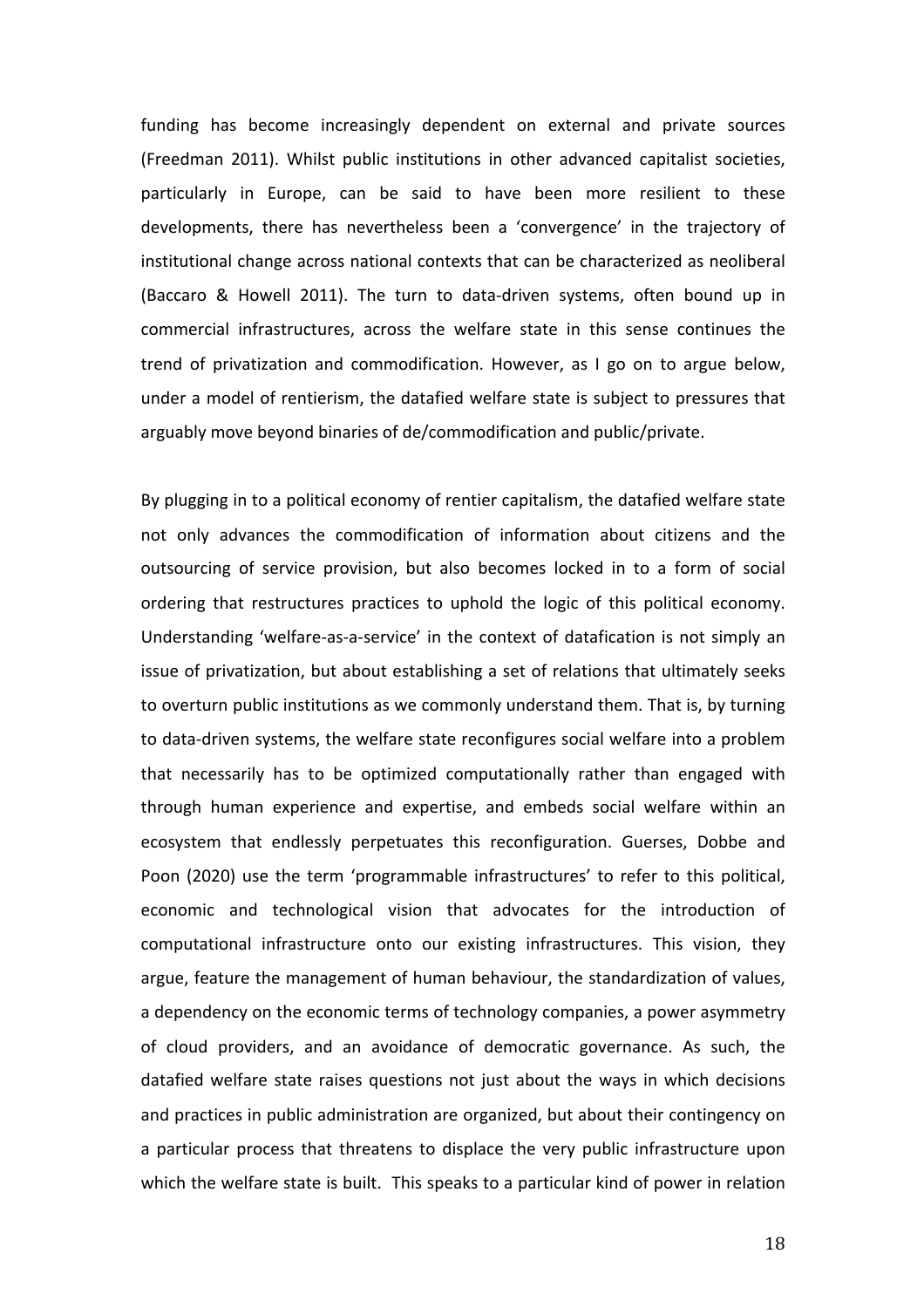to data infrastructures that needs to be captured in our engagement with data politics.

#### **6. Conclusion**

At a time of global crisis, the question of how technology intersects with the welfare state has gained new significance. The Covid-19 pandemic and responses to it have shed light on not only the vulnerabilities of the welfare state but also on ways in which it might be rebuilt. In many respects, it increasingly looks to do so on the pillars of Silicon Valley. The UK has been at the forefront of this trend in Europe, but the focus on contact-tracing apps, immunity passports, and location tracking has nurtured new partnerships between companies like Apple, Google, Amazon and Palantir and governments around the world. However, the conditions for the advent of the datafied welfare state have been in the making for quite some time. Data collection and practices of citizen scoring are now prominent features of how public administration and welfare provision is organized. In the UK, austerity measures and an active shrinking of the public sector have been accompanied by a prominent shift towards the implementation of data-driven systems across key areas of the welfare state that is set to dramatically accelerate in the context of the current crisis.

In order to make sense of the significance of this shift, it is important to situate the welfare state in historical and national context, understanding it as an outcome of social struggle, a political compromise, and a model of inherent contradictions. There was nothing inevitable about the emergence of the British welfare state and the values it upheld. Equally, there is nothing inevitable about the datafied welfare state we are now confronted it. Rather, it is indicative of the current matrix of social power. The ideology of dataism and the political economy of technology posit values and operational logics that are markedly different from how the welfare state has previously been understood. As I have argued here, the epistemological and ontological pillars of the datafied welfare state advance an agenda of responsibilisation that counter values of universal access, social solidarity, and human flourishing, whilst the operations of capital out of which datafication has developed potentially positions the datafied welfare state as a tenant of cloud and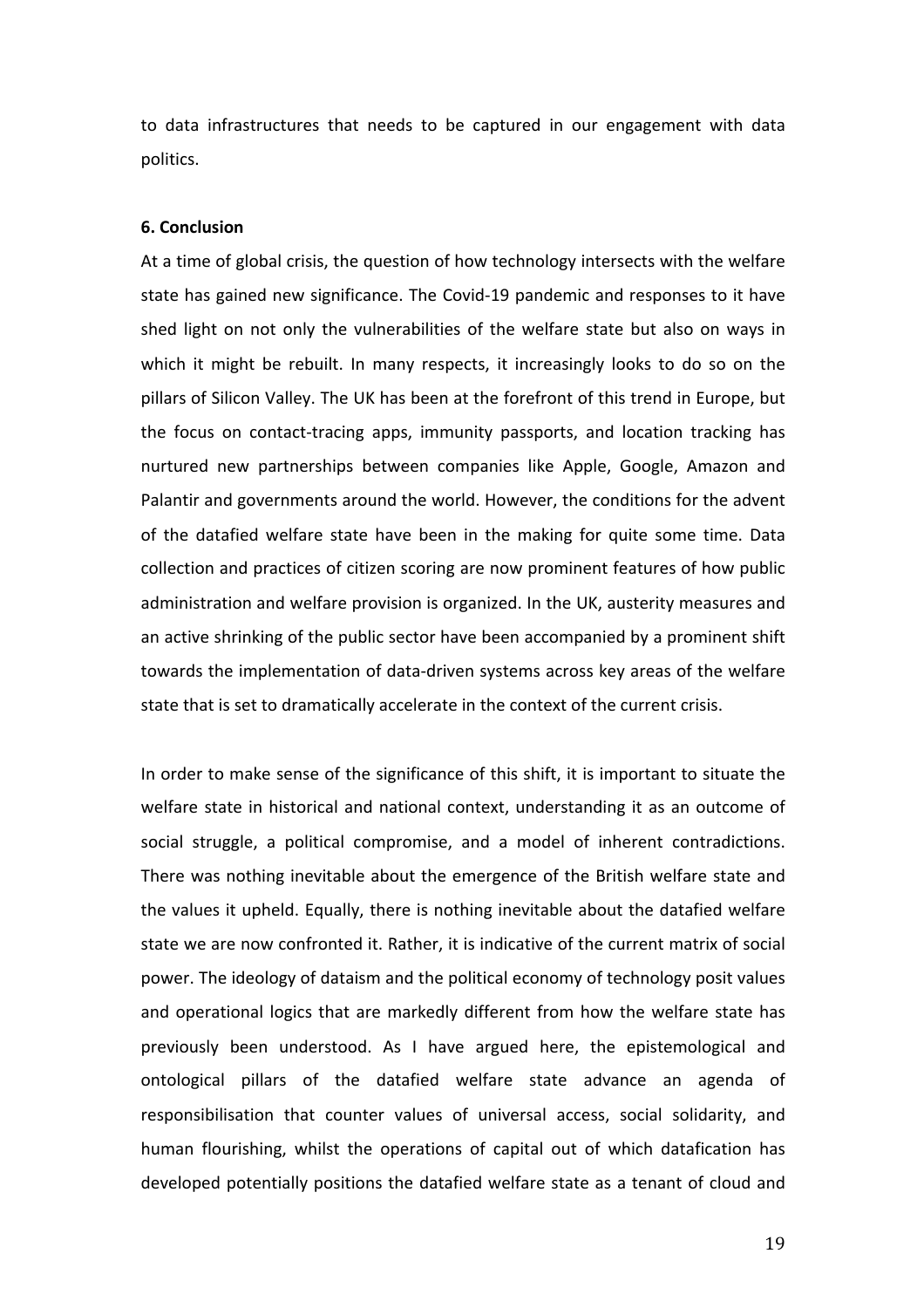service providers that threatens to undermine democratic governance and displace public infrastructure.

As the welfare state becomes further embedded in the paradigm of datafication, the question then becomes how the matrix of social power might be shifted to facilitate for a different vision. This might also entail examining different models of the welfare state and the constitution of public institutions across national contexts. The current crisis has allowed for openings in demands on how society should be organized that echo those of postwar Britain at the apogee of the welfare state. This has brought hope about an opportunity to question and challenge long-standing social experiments that do not serve the majority of the population. However, in accelerating the transition to the cloud, we might find ourselves with short-term solutions that have long-term consequences for any future of the welfare state. The interrogation of power in relation to data, therefore, needs to consider not only the values and logics that are advanced through such power, but with that, the conditions of possibility for social change that the wider dynamics upon which the circulation of data depend create.

### **References**

AlgorithmWatch (2019) *Automating Society: Taking Stock of Automated Decision-Making in the EU.* Available at: https://algorithmwatch.org/wpcontent/uploads/2019/01/Automating\_Society\_Report\_2019.pdf

Alston, P. (2018) Statement on Visit to the United Kingdom by Philip Alston, United Nations Special Rapporteur on extreme poverty and human rights, 16 November.

Alston, P. (2019) Report of the Special rapporteur on extreme poverty and human rights. A/74/48037. Retrieved from: https://www.ohchr.org/EN/NewsEvents/Pages/DisplayNews.aspx?NewsID=25156

Amoore, L. (2013) *The Politics of Possibility: Risk and Security Beyond Probability*. Durham and London: Duke University Press.

Anderson, R. et al. (2009) *The Database State*. Rowntree Foundation

Andrejevic, M. (2019) *Automated Media.* New York and London: Routledge.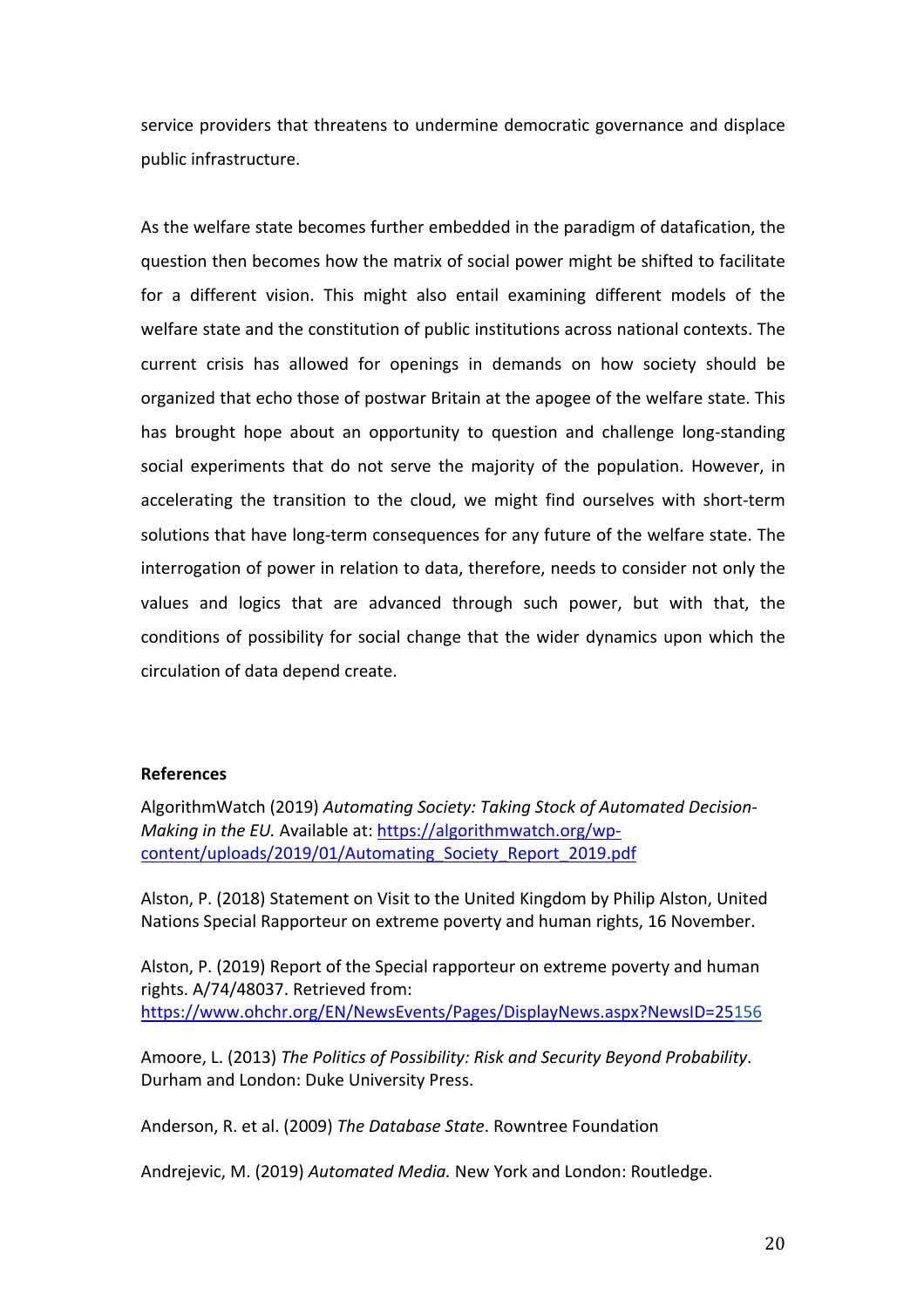Andrejevic, A., Dencik, L. and Treré. E. (2020) From pre-emption to slowness: assessing the contrasting temporalities of data-driven predictive policing. *New Media & Society.* 

Bacarro, L. & Howell, C. (2011) A common neoliberal trajectory: The transformation of industrial relations in advanced capitalism. *Politics & Society*, 39(4): 521-563.

Barocas, S. and Selbst, A. (2016). Big Data's disparate impact. *California Law Review* 10: 672-732.

Beer, D. (2019) *The Data Gaze.* London: Sage.

Berry, D. (2011). The computational turn: Thinking about the digital humanities. *Culture Machine,* 12: 1-22

Birch K (2015) *We Have Never Been Neoliberal*. Alresford: Zero Books

Booth, R. Automating Poverty. *The Guardian*. Retrieved from: https://www.theguardian.com/technology/series/automating-poverty

boyd, d & Crawford, K. (2012) Critical Questions for Big Data. *Information, Communication & Society,* 15(5): 662-679.

Cheney-Lippold, J. (2017). *We are data: Algorithms and the making of our digital selves*. NYU Press.

Couchman, H. (2019) *Policing by Machine: Predictive Policing and the Threat to Our Rights*. Available at:

https://www.libertyhumanrights.org.uk/sites/default/files/LIB%2011%20Predictive% 20Policing%20Report%20WEB.pdf

Couldry, N. and Mejias, U. (2018) Data Colonialism: Rethinking Big Data's Relation to the Contemporary Subject. *Television and New Media*, 20(4): 338

Davies, G. et al. (2019) Revealed: The thousands of public spaces lost to the council funding crisis. *The Bureau of Investigative Journalism.* Available at: https://www.thebureauinvestigates.com/stories/2019-03-04/sold-from-under-you

Dencik, L. & Wilkin, P. (2015) *Worker Resistance and Media: Challenging Global Corporate Power in the 21st Century.* London and New York: Peter Lang.

Dencik, L. and Kaun, A. (2020) Datafication and the Welfare State. *Global Perspectives* 

Dencik, L., Hintz, A., Redden, J. & Warne, H. (2018) Data Scores as Governance: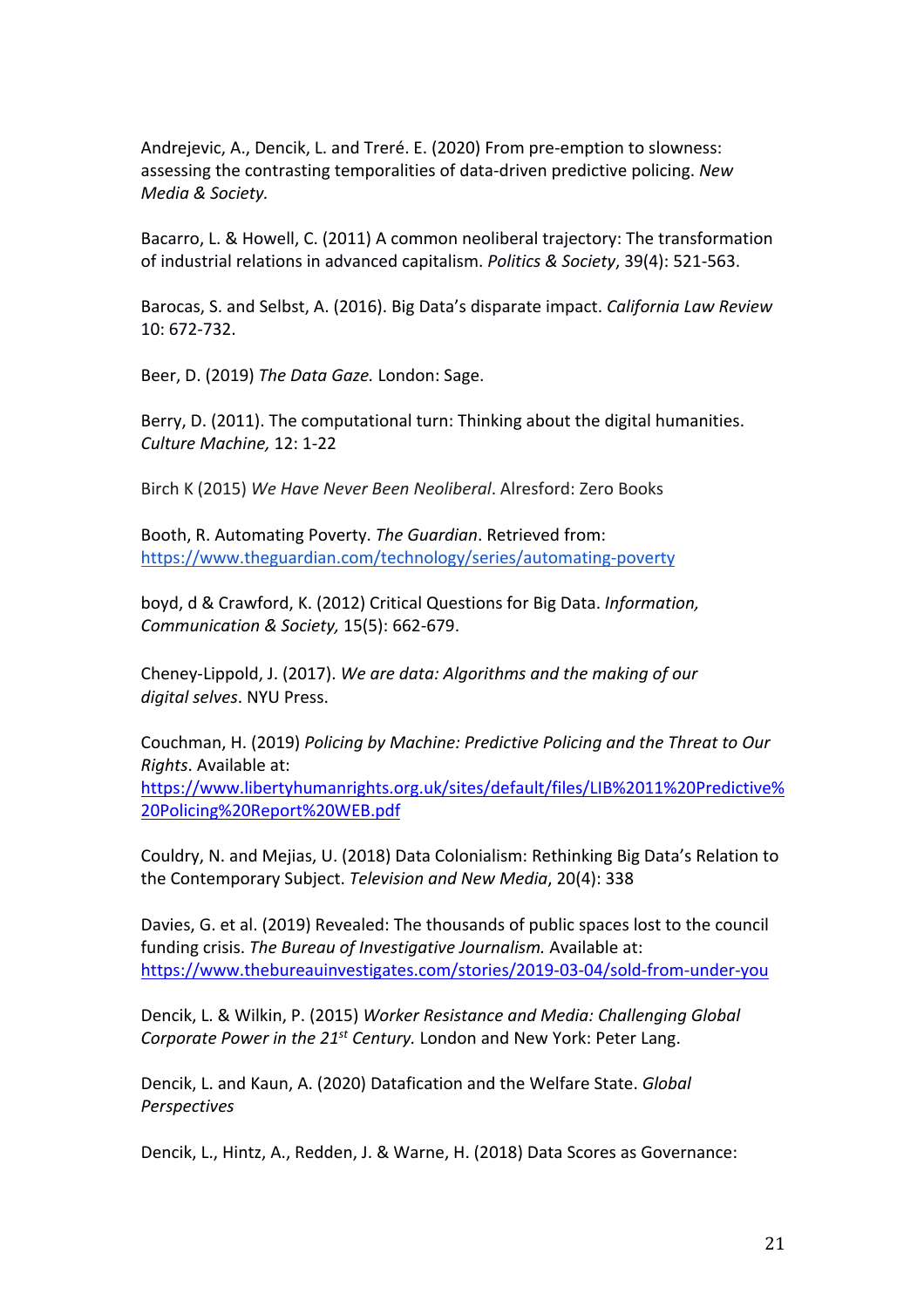investigating uses of citizen scoring in public services. *Project Report,* Cardiff University. Retrieved from: https://datajustice.files.wordpress.com/2018/12/datascores-as-governance-project-report2.pdf

Dencik, L., Redden, J., Hintz, A. & Warne, H. (2019) The 'golden view': data-driven governance in the scoring society. *Internet Policy Review*, 8(2): n.p.

Genschel, P. (2004) Globalization and the welfare state: a retrospective. *Journal of European Public Policy,* 11(4): 613-636.

Eubanks, V. (2017), Keynote at launch of Data Justice Lab, Cardiff University, March 13.

Eubanks, V. (2018). *Automating Inequality: How High-Tech Tools Profile, Police, and Punish the Poor.* New York: St. Martin's Press.

Gandy, O. (2010) Engaging rational discrimination: exploring reasons for placing regulatory constraints on decision support systems. *Ethics and Information Technology,* 12: 29-42.

Gürses, S., Dobbe, R. and Poon, M. (2020) Introduction to the Programmable Infrastructures Event. TU Delft. Retrieved from: https://www.tudelft.nl/tbm/programmable-infrastructures/

Hobsbawm, E. (1994) *The Age of Extremes: 1914-1991*. London: Abacus.

Judt, T (2007). *PostWar: A History of Europe Since 1945.* London: Pimlico.

Keddell, E. (2015). The ethics of predictive risk modelling in the Aotearoa/New Zealand child welfare context: Child abuse prevention or neo-liberal tool? *Critical Social Policy*, 35(1), 69–88.

Klein, N. (2020) How big tech plans to profit from the pandemic. *The Guardian,* 13 May

Magalhães, J C and Couldry, N. (2020) Tech Giants are Using This Crisis to Colonize the Welfare System. *Jacobin,* 27 April.

McQuillan, D. (2017). Data Science as Machinic Neoplatonism. *Philosophy & Technology.* Available at: https://doi.org/10.1007/s13347-017-0273-3

Mishra, P. (2020) Coronavirus will revive an all-powerful state. *Bloomberg*, 17 March. Retrieved from: https://www.bloomberg.com/opinion/articles/2020-03- 17/coronavirus-will-revive-an-all-powerful-state

Monahan, T. (2008). Editorial: Surveillance and Inequality. *Surveillance and Society*, 5(3), pp. 217-226.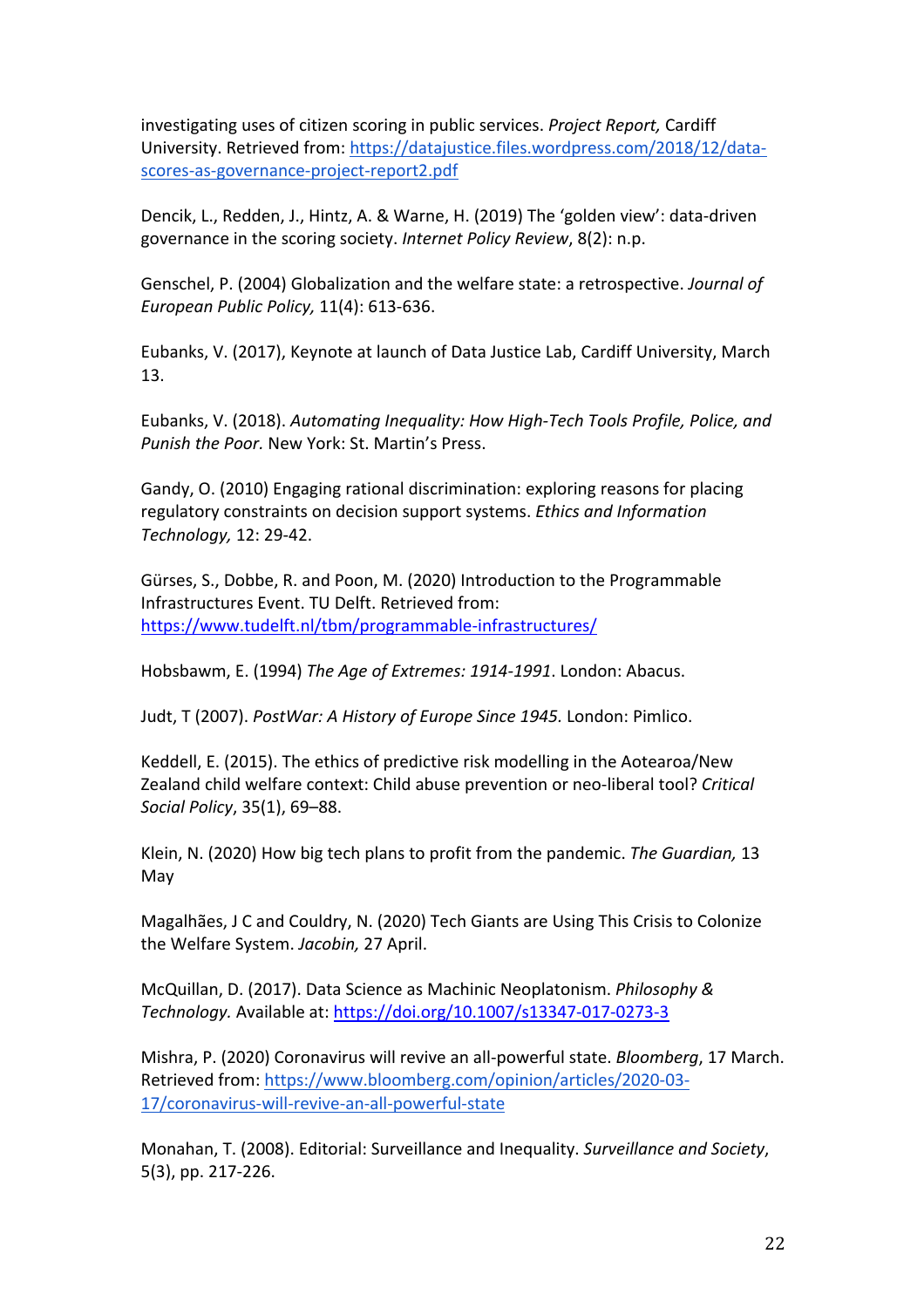Monbiot, G. (2020) Tory privatization is at the heart of UK's disastrous coronavirus response. *The Guardian,* 27 May.

Morozov, E. (2015) Silicon Valley: The New Welfare State? Public lecture at University of Maastricht.

Morozov, E. (2020) The tech 'solutions' for coronavirus take the surveillance state to the next level. *The Guardian,* 15 April

O'Brien, H. & Williams, O. (2019) Revealed: how citizen-scoring algorithms are being used by local government in the UK. *New Statesman,* 15 July.

Offe, C. (1984) Some contradictions of the modern welfare state. In: Keane, J. (ed.) *Claus Offe: Contradictions of the Welfare State*. London: Hutchinson, pp. 147-161.

Petropoulos, G. et al. (2019) *Digitalisation and European Welfare States*. Brussels: Bruegel.

Poon, M. (2016) Corporate Capitalism and the Growing Power of Big Data: Review Essay. *Science, Technology & Human Values,* 41(6): 1088-1108.

Redden, J., Dencik, L. & Warne, H. (2020) Datafied child welfare services: unpacking politics, economics and power. *Policy Studies.* DOI: 10.1080/01442872.2020.1724928

Rule, J.B. (1973). *Private lives and public surveillance*. London: Allen Lane.

Sadowski, J. (2019) When data is capital: Datafication, accumulation, and extraction. *Big Data & Society*. January-June 2019: 1-12

Sadowski, J. (2020) The Internet of Landlords: Digital Platforms and New Mechanisms of Rentier Capitalism. *Antipode,* 52(2): 562-580.

Scott, J. C. (1994) *Seeing Like a State: How certain schemes to improve the human condition have failed*. Yale University Press

Seamster, L. & Charron-Chénier, R. (2017). Predatory Inclusion and Education Debt: Rethinking the Racial Wealth Gap. *Social Currents*, 4(3): 199-207.

Srnicek, N. (2017). *Platform Capitalism.* Cambridge: Polity Press.

Standing, G (2020) Coronavirus has shown us why we urgently need to make a basic income a reality. *weforum.org.* Retrieved from: https://www.weforum.org/agenda/2020/04/coronavirus-made-basic-income-vital/

Thane, P. (2013) *The Foundations of the Welfare State*. London: Routledge. 2nd ed.